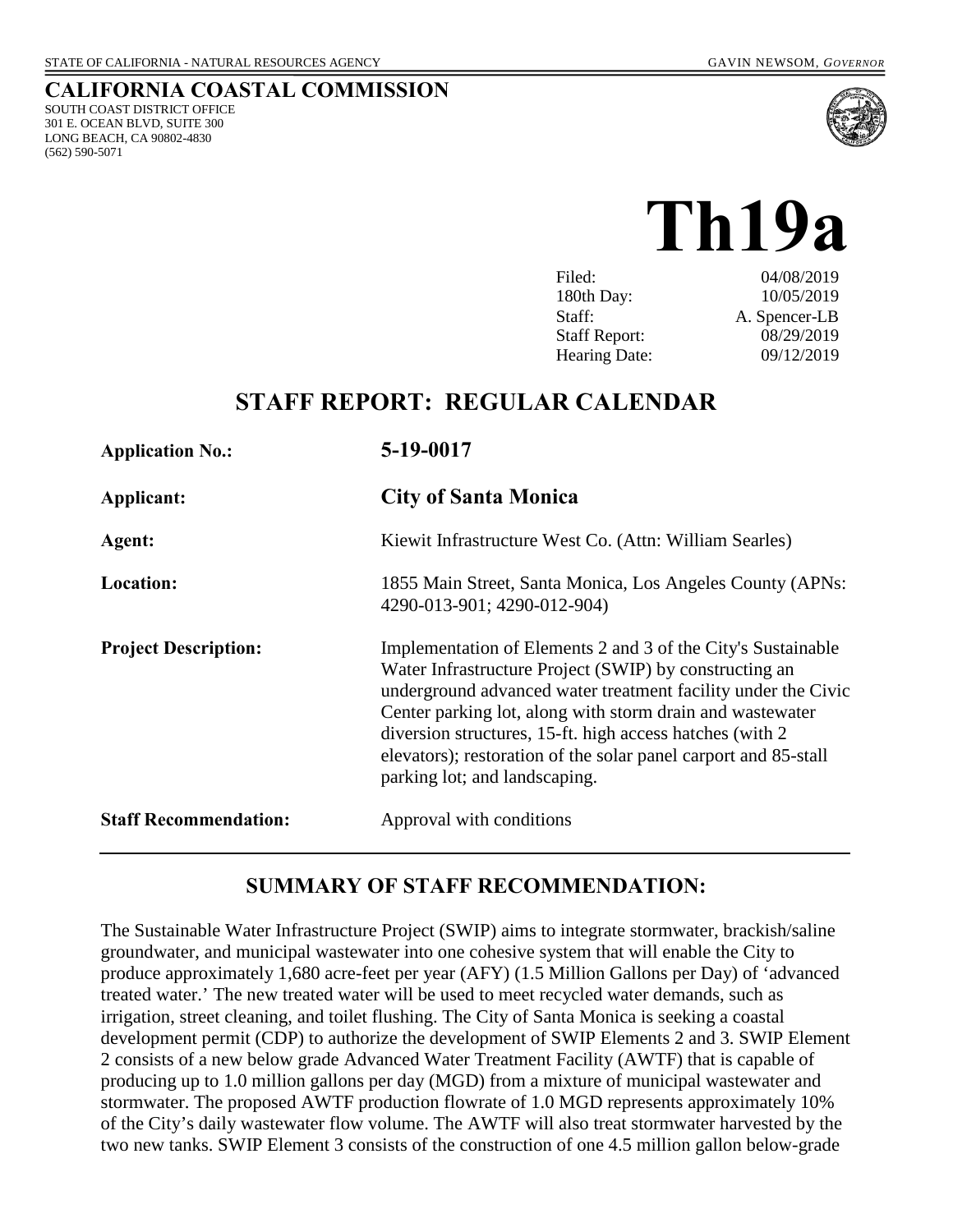stormwater harvesting tank beneath the City's Civic Center Parking Lot, adjacent to the proposed AWTF. This tank will harvest runoff mainly from the Kenter Canyon and Pico/4th Watershed drainage area, which would be treated at the new AWTF. The existing carport with solar panels and existing 85-space parking lot with landscaping will be restored and restriped to provide 90 parking spaces. The project will also extend the existing Civic Center Drive to Main Street<sup>[1](#page-1-0)</sup>.

The project site is located in the southerly portion of an existing large surface parking lot ("Civic Lot") in the City of Santa Monica's Auditorium Special Use District, and is approximately 0.25 mile inland of the beach **[\(Exhibit 1\)](https://documents.coastal.ca.gov/reports/2019/Th19a/Th19a--2019-exhibits.pdf).** The District is bounded by Pico Boulevard on the south, Fourth Street on the east, Main Street on the west, and Civic Center Drive on the north. The District is within the City's larger Civic Center Specific Plan ("CCSP") area. The Civic Center is an area of deferred certification in the LUP. The Civic Center Specific Plan has not been reviewed or approved by the Commission and, therefore, does not serve as guidance. Therefore, the Coastal Commission is the permit issuing entity and the standard of review is Chapter 3 of the Coastal Act. Thus, any relevant policies of the certified Land Use Plan may be used for guidance.

The proposed project raises potential public access issues regarding parking and traffic management. In order to construct the AWTF and stormwater harvesting structures, an existing 85 space public parking lot would be demolished. The City has indicated that some monthly parkers use this surface lot, and would be permanently relocated to Public Parking Structures 7 and 8, both less than a half mile from the project site. Furthermore, the surface lot would be reconstructed and restriped to provide 90 spaces exclusively for visitor parking upon completion of the project. Thus, the project would not result in any permanent loss of public parking in the downtown area, although the new lot (as with the current lot) will only be available to visitors of City Hall and the Civic Auditorium. Public parking areas designated for beach access, which is located closer to the coast, will not be affected by the project.

There would also be intermittent street closures along Main Street, Ocean Avenue, and Pico Boulevard while the new pipe lines and lift stations are installed. However, the City stated that at least one lane of traffic in each direction would remain open during construction, so the public would be able to access this portion of the coast, although the area may experience traffic and delays during construction. Overall, impacts to public access would be temporary in nature, and the City has designed the project to minimize impacts to public access. Therefore, the project can be found to be consistent with the public access policies of the Coastal Act.

The project site is located in an area that could potentially contain cultural resources. In order to better understand the cultural significance of the project site and the surrounding project area, Commission staff underwent tribal consultation, consistent with the Coastal Commission's Tribal Consultation Policy. Due to the project site's location within a sacred village (Sa'angna) and adjacent to sacred water courses and major traditional trade route, there is a potential of ground disturbance activities to impact Tribal Cultural Resources that may still be present within the soil from the thousands of years of prehistoric activities that occurred within and around these Tribal Cultural landscapes. In past permit action, the Commission has required the applicants to monitor all grading and construction activities and required appropriate recovery and mitigation measures, regarding excavation, reporting and curation. To ensure that the project protects any cultural

<span id="page-1-0"></span> $\overline{a}$ <sup>1</sup> Civic Center Drive currently extends between  $4<sup>th</sup>$  Avenue and Avenida Mazatlan, after which the street feeds into the Civic Center parking lot.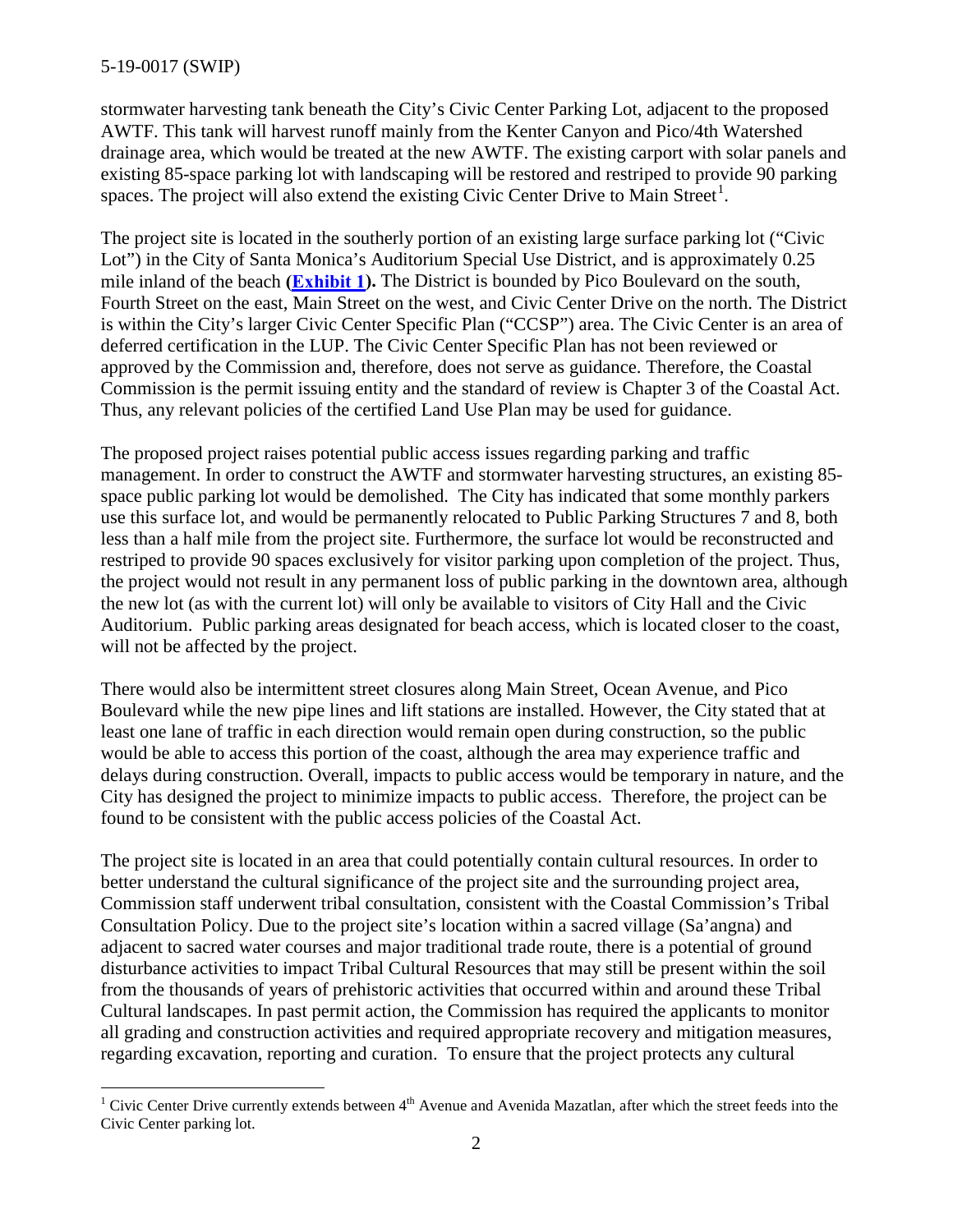resources that may be present on site and is consistent with past Commission action, the Commission imposes **Special Condition 4**. To assure that the proposed project remains sensitive to the concerns of the affected Native American groups, a Native American monitor should be present at the site during all excavation activities to monitor the work, if artifacts or remains are discovered. The monitor should meet the qualifications set forth in the NAHC's guidelines. **Special Condition 4**  also provides guidelines that shall be followed in the event that cultural resources are discovered during construction.

Because the project site is located in close proximity to the coast and runoff from construction can impact the beach and ocean, the Commission imposes construction-related requirements and best management practices under **Special Condition 1** in order to minimize adverse construction-related impacts upon marine resources and for erosion control. The City has provided a list of erosion control best management practices that would be undertaken for the project, as required by the City of Santa Monica. In order to ensure that the proposed erosion control best management practices are followed, the Commission imposes **Special Condition 2.** 

The City is proposing landscaping around the reconstructed parking lot once the AWTF and water storage facility are installed underground. The Commission typically requires that all new landscaping comprise of only low water use, non-invasive plants (Low WUCOLS<sup>[2](#page-2-0)</sup> Ranking) as identified by the California Department of Water Resources. The applicant's landscape plans indicate that most of the proposed plantings adhere to the Commission's requirement for low-water use, non-invasive plants. However, the plan incorporates the usage of *Laegerstromia indica* (crepe myrtle), which is classified as a medium-water use plant. Therefore, the Commission imposes **Special Condition 3**, which requires the submittal of revised landscaping plans, and the installation of non-invasive, drought-tolerant vegetation (low water use plants only) and water-conservative irrigation systems.

As proposed and conditioned, the project can be found to be consistent with the Chapter 3 policies of the Coastal Act. Therefore staff recommends **approval** of this CDP application with the referenced special conditions.

<span id="page-2-0"></span> $\overline{\phantom{a}}$ <sup>2</sup> WUCOLS is the acronym for Water Use Classifications of Landscape Species.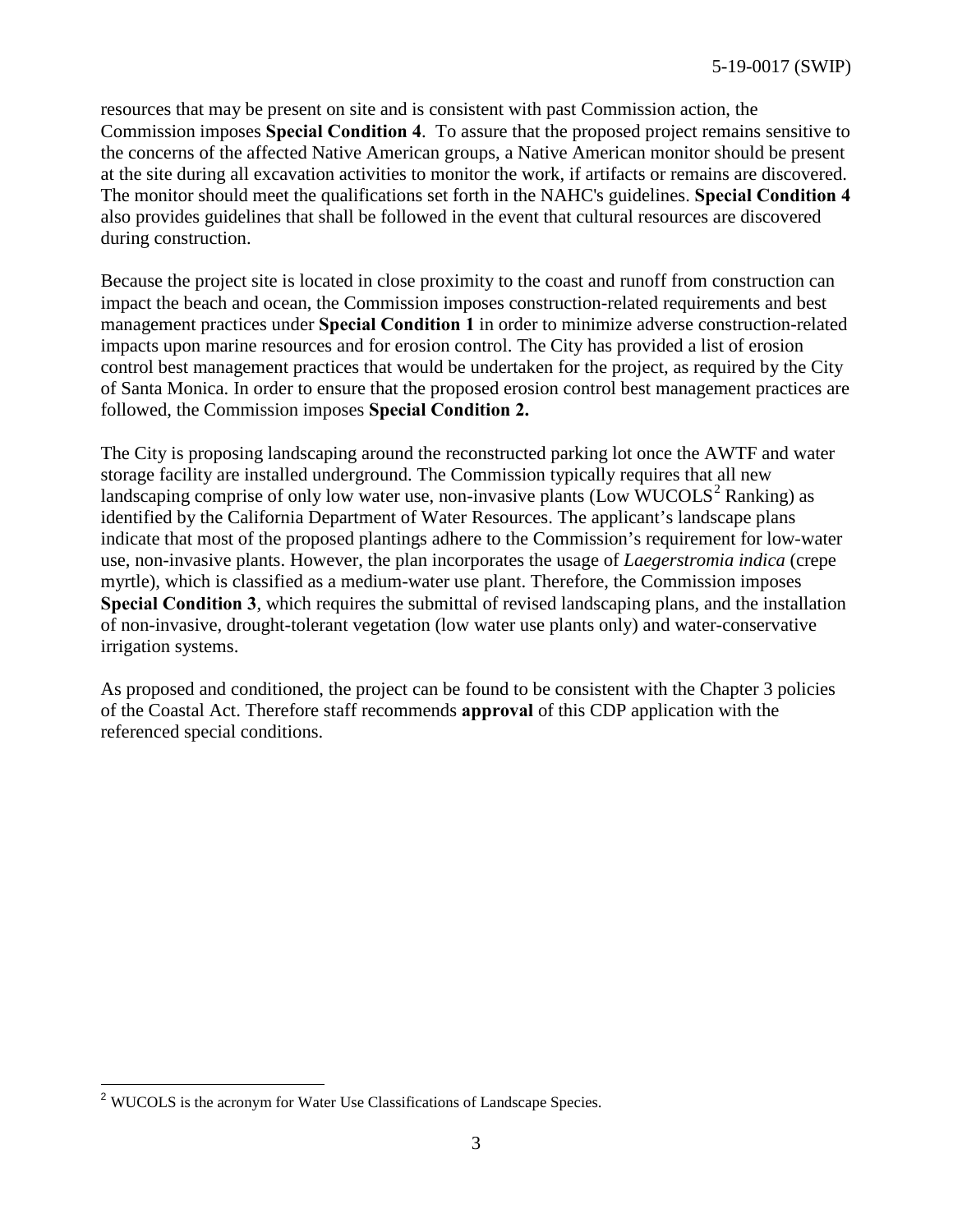# **TABLE OF CONTENTS**

| Н. |  |
|----|--|
|    |  |
|    |  |
|    |  |
|    |  |
|    |  |
|    |  |
|    |  |
|    |  |
|    |  |
|    |  |
|    |  |

## **APPENDICES**

Appendix A - Substantive File Documents

## **[EXHIBITS](https://documents.coastal.ca.gov/reports/2019/Th19a/Th19a--2019-exhibits.pdf)**

[Exhibit 1 - Vicinity Map](https://documents.coastal.ca.gov/reports/2019/Th19a/Th19a--2019-exhibits.pdf) and Project Site

[Exhibit 2 – Project Plans](https://documents.coastal.ca.gov/reports/2019/Th19a/Th19a--2019-exhibits.pdf) 

[Exhibit 3 – Public Parking Lots within Project Vicinity](https://documents.coastal.ca.gov/reports/2019/Th19a/Th19a--2019-exhibits.pdf)

[Exhibit 4 – Tribal Consultation Documents](https://documents.coastal.ca.gov/reports/2019/Th19a/Th19a--2019-exhibits.pdf) 

[Exhibit 5 – Required Cultural Resource Monitoring Areas](https://documents.coastal.ca.gov/reports/2019/Th19a/Th19a--2019-exhibits.pdf)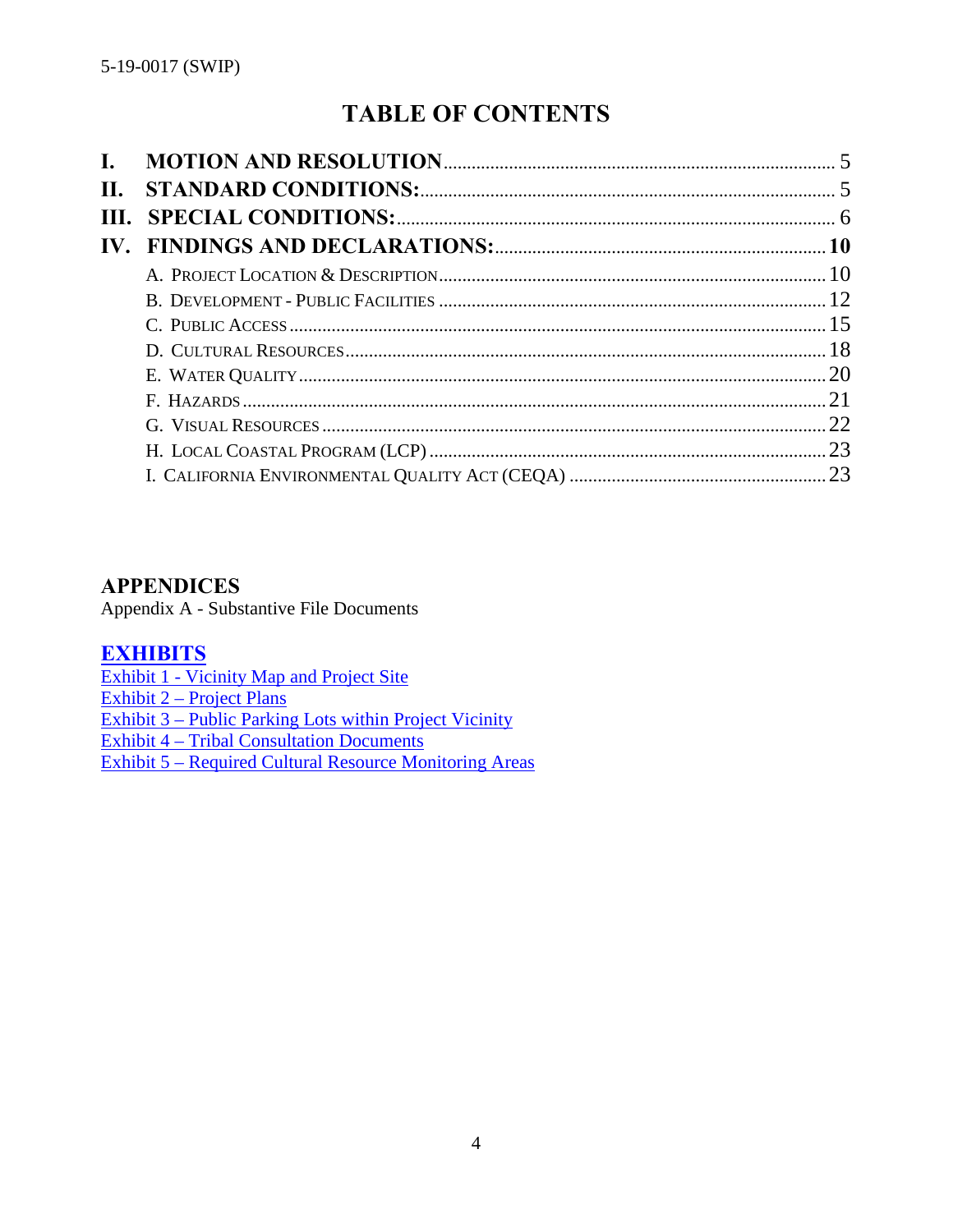## <span id="page-4-0"></span>**I. MOTION AND RESOLUTION**

#### **Motion:**

*I move that the Commission approve Coastal Development Permit No. 5-19-0017 pursuant to the staff recommendation.*

Staff recommends a **YES** vote. Passage of this motion will result in approval of the permit as conditioned and adoption of the following resolution and findings. The motion passes only by affirmative vote of a majority of the Commissioners present.

#### **Resolution:**

*The Commission hereby approves a coastal development permit for the proposed development and adopts the findings set forth below on grounds that the development as conditioned will be in conformity with the policies of Chapter 3 of the Coastal Act and will not prejudice the ability of the local government having jurisdiction over the area to prepare a Local Coastal Program conforming to the provisions of Chapter 3. Approval of the permit complies with the California Environmental Quality Act because either 1) feasible mitigation measures and/or alternatives have been incorporated to substantially lessen any significant adverse effects of the development on the environment, or 2) there are no further feasible mitigation measures or alternatives that would substantially lessen any significant adverse impacts of the development on the environment.*

## <span id="page-4-1"></span>**II. STANDARD CONDITIONS:**

This permit is granted subject to the following standard conditions:

- 1. **Notice of Receipt and Acknowledgment**. The permit is not valid and development shall not commence until a copy of the permit, signed by the permittee or authorized agent, acknowledging receipt of the permit and acceptance of the terms and conditions, is returned to the Commission office.
- 2. **Expiration.** If development has not commenced, the permit will expire two years from the date on which the Commission voted on the application. Development shall be pursued in a diligent manner and completed in a reasonable period of time. Application for extension of the permit must be made prior to the expiration date.
- 3. **Interpretation.** Any questions of intent of interpretation of any condition will be resolved by the Executive Director or the Commission.
- 4. **Assignment.** The permit may be assigned to any qualified person, provided assignee files with the Commission an affidavit accepting all terms and conditions of the permit.
- 5. **Terms and Conditions Run with the Land.** These terms and conditions shall be perpetual, and it is the intention of the Commission and the permittee to bind all future owners and possessors of the subject property to the terms and conditions.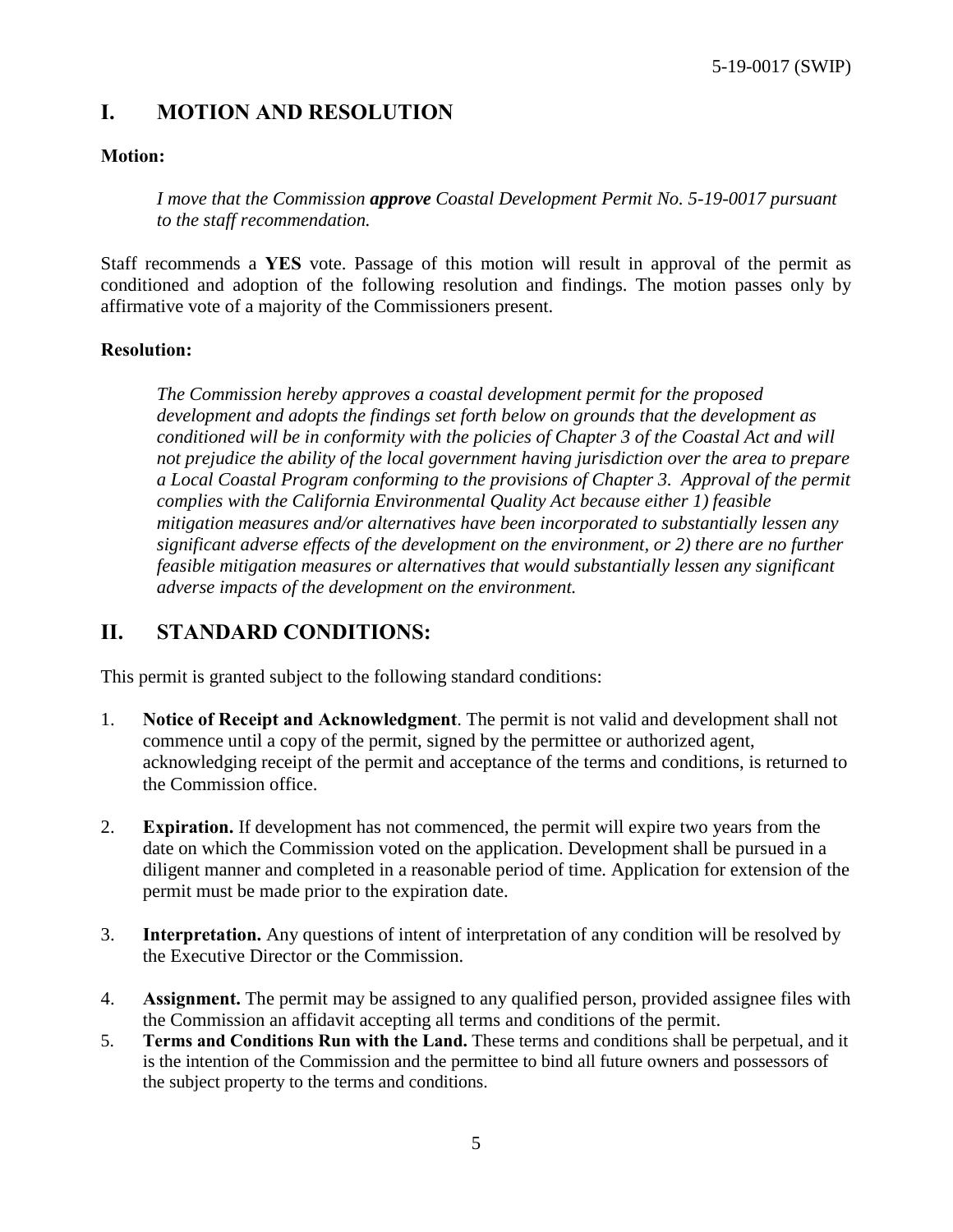## <span id="page-5-0"></span>**III. SPECIAL CONDITIONS:**

This permit is granted subject to the following special conditions:

- **1. Storage of Construction Materials, Mechanized Equipment and Removal of Construction Debris.** By acceptance of this permit, the permittee agrees to comply with the following construction-related requirements:
	- (a) No demolition or construction materials, debris, or waste shall be placed or stored where it may enter sensitive habitat, receiving waters or a storm drain, or be subject to wave, wind, rain, or tidal erosion and dispersion.
	- (b) No demolition or construction equipment, materials, or activity shall be placed in or occur in any location that would result in impacts to environmentally sensitive habitat areas, streams, wetlands or their buffers.
	- (c) Any and all debris resulting from demolition or construction activities shall be removed from the project site within 24 hours of completion of the project.
	- (d) Demolition or construction debris and sediment shall be removed from work areas each day that demolition or construction occurs to prevent the accumulation of sediment and other debris that may be discharged into coastal waters.
	- (e) All trash and debris shall be disposed in the proper trash and recycling receptacles at the end of every construction day.
	- (f) The applicant(s) shall provide adequate disposal facilities for solid waste, including excess concrete, produced during demolition or construction.
	- (g) Debris shall be disposed of at a legal disposal site or recycled at a recycling facility. If the disposal site is located in the coastal zone, a coastal development permit or an amendment to this permit shall be required before disposal can take place unless the Executive Director determines that no amendment or new permit is legally required.
	- (h) All stock piles and construction materials shall be covered, enclosed on all sides, shall be located as far away as possible from drain inlets and any waterway, and shall not be stored in contact with the soil.
	- (i) Machinery and equipment shall be maintained and washed in confined areas specifically designed to control runoff. Thinners or solvents shall not be discharged into sanitary or storm sewer systems.
	- (j) The discharge of any hazardous materials into any receiving waters shall be prohibited.
	- (k) Spill prevention and control measures shall be implemented to ensure the proper handling and storage of petroleum products and other construction materials.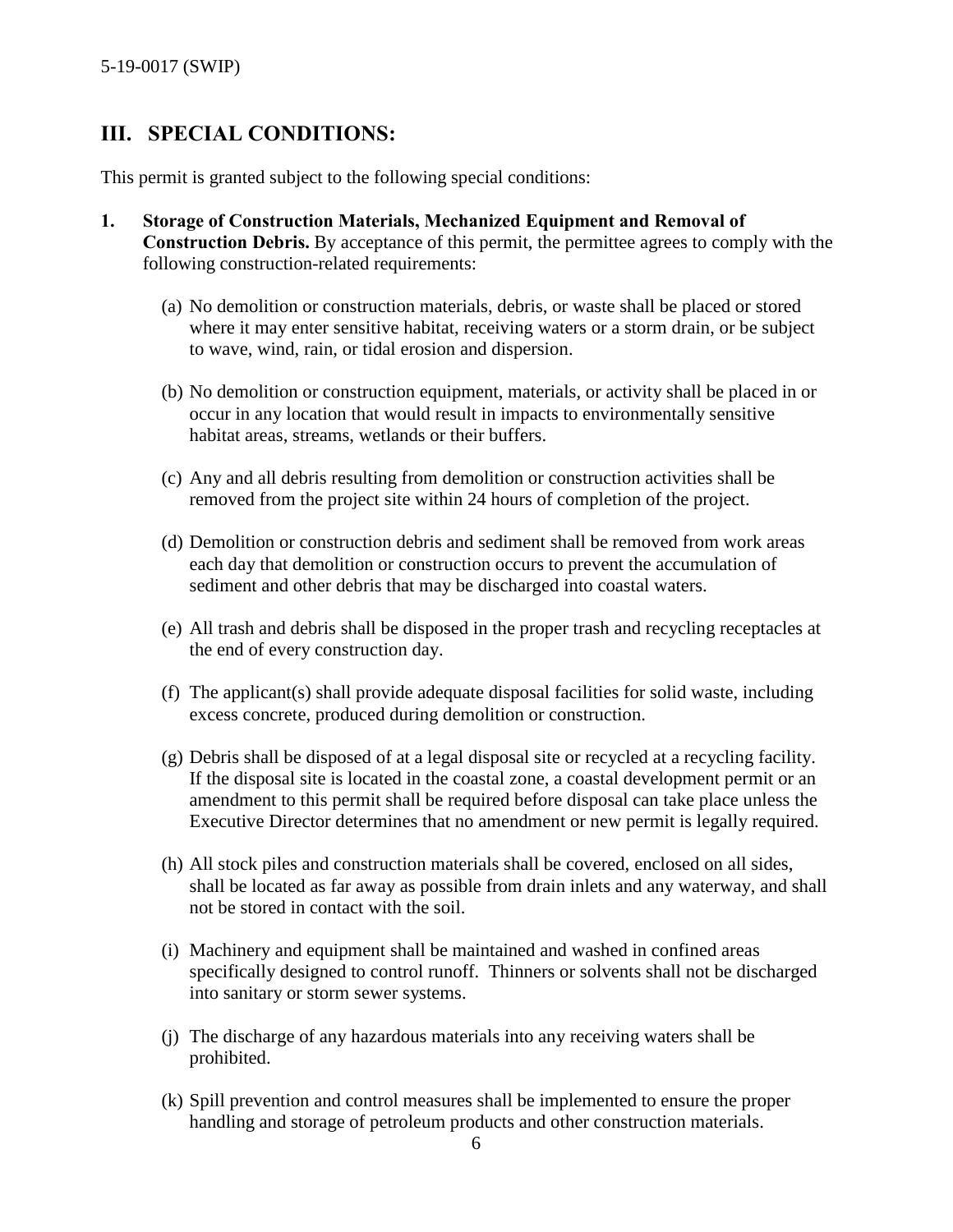Measures shall include a designated fueling and vehicle maintenance area with appropriate berms and protection to prevent any spillage of gasoline or related petroleum products or contact with runoff. The area shall be located as far away from the receiving waters and storm drain inlets as possible.

- (l) Best Management Practices (BMPs) and Good Housekeeping Practices (GHPs) designed to prevent spillage and/or runoff of demolition or construction-related materials, and to contain sediment or contaminants associated with demolition or construction activity, shall be implemented prior to the on-set of such activity.
- (m)All BMPs shall be maintained in a functional condition throughout the duration of construction activity.
- **2. Adherence to Erosion Best Management Practices.** The applicant has developed best management practices to minimize pollutants and reduce runoff levels, in compliance with the City of Santa Monica's ordinances for stormwater pollution control. The Commission requires the applicant to adhere to the following minimum requirements:
	- (a) Soil stockpiles will be covered or managed via engineering control measures (e.g. water mist). Excavation work forces will be misted to minimize dust generation during construction excavation. Soil track out by construction vehicles will be minimized via tread plates and other engineering control measures (e.g. tread broom cleaning), as necessary.
	- (b) Polluted runoff (including runoff containing sediments and/or construction wastes) shall not leave the construction parcel. No wash water from any type of cement and concrete machinery or concrete mix truck shall be allowed to leave the construction parcel. Any washing of equipment in the right-of-way shall be contained and properly disposed.
	- (c) For any paint removal, paint preparation or sandblasting activities that will result in particles entering the air or landing on the ground, BMP steps shall be implemented to prevent or minimize to the maximum extent practicable such particle releases into the environment.
	- (d) No washing of construction or other vehicles shall be allowed adjacent to a construction parcel. No polluted runoff from washing vehicles on a construction panel shall be allowed to leave the parcel.
	- (e) To reduce erosion, BMPs will also include temporary retention basins, straw bales, sand bagging, mulching, erosion control blankets and soil stabilizers. Dust control will be accomplished by using the minimum amount of water without adding to runoff.

#### 3. **Landscaping − Drought Tolerant, Non-Invasive Plants.**

- A. PRIOR TO ISSUANCE OF THE COASTAL DEVELOPMENT PERMIT, the applicant shall submit, in a form and content acceptable to the Executive Director, two (2) sets of revised landscaping plans, which shall include and be consistent with the following:
	- i. Vegetated landscaped areas shall only consist of native plants or non-native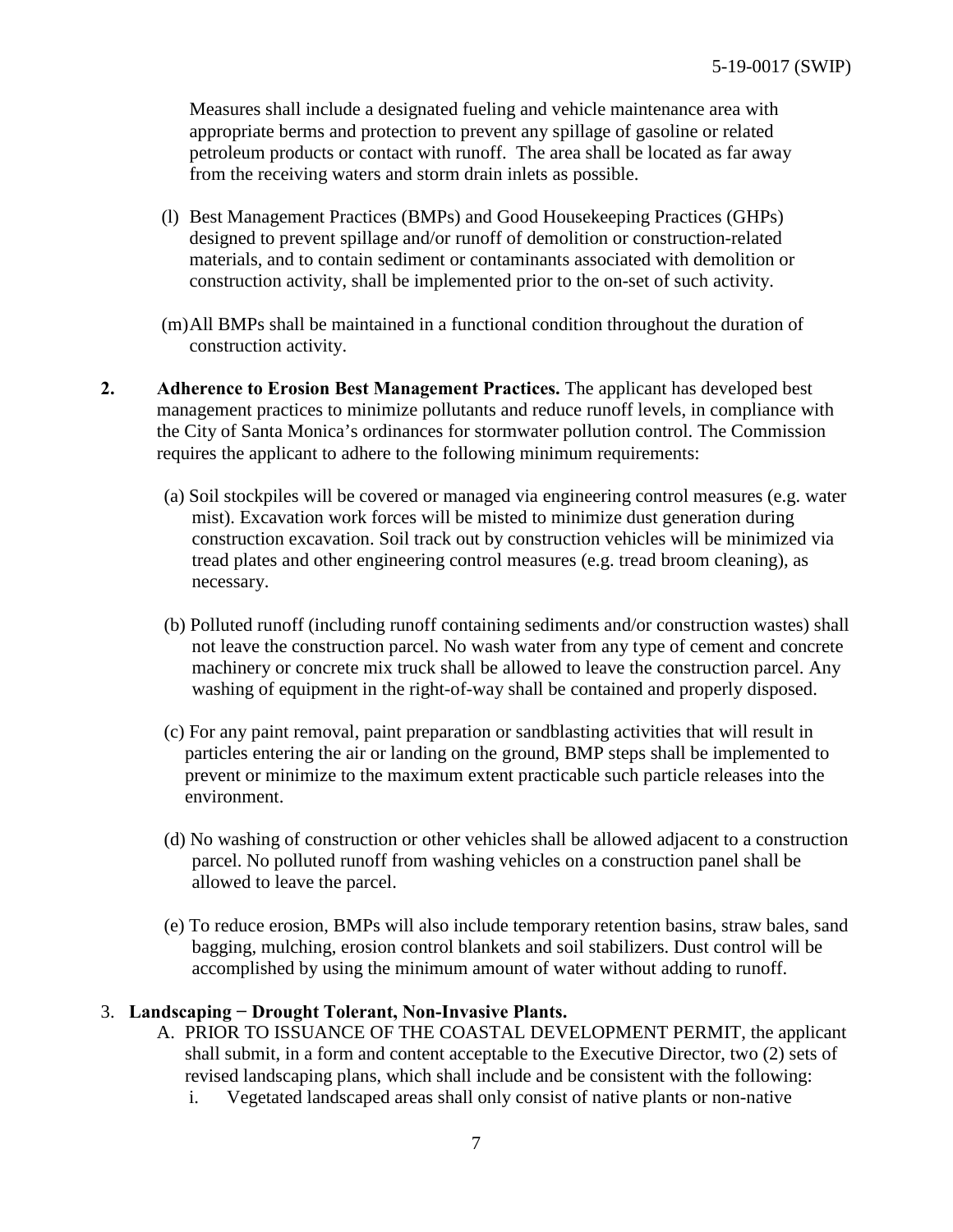drought tolerant plants, which are non-invasive. No plant species listed as problematic and/or invasive by the California Native Plant Society (http://www.CNPS.org/), the California Invasive Plant Council (formerly the California Exotic Pest Plant Council) (http://www.cal-ipc.org/), or as may be identified from time to time by the State of California shall be employed or allowed to naturalize or persist on the site. No plant species listed as a "noxious weed" by the State of California or the U.S. Federal Government shall be utilized within the property. *All plants shall be low water use plants* as identified by California Department of Water Resources (See: <http://www.water.ca.gov/wateruseefficiency/docs/wucols00.pdf> and

[http://ucanr.edu/sites/WUCOLS/files/183488.pdf\)](http://ucanr.edu/sites/WUCOLS/files/183488.pdf).

- ii. Use of reclaimed water for irrigation is encouraged. If using potable water for irrigation, only drip or microspray irrigation systems may be used. Other water conservation measures shall be considered, such as weather based irrigation controllers.
- B. The permittee shall undertake development in accordance with the approved landscaping plan. Any proposed changes to the approved final plan shall be reported to the Executive Director. No changes to the approved final plans shall occur without a Commission amendment to this coastal development permit unless the Executive Director determines that no amendment is required.

#### 4. **Archaeological/Cultural Resources.**

- A. By acceptance of this permit, the applicant agrees to comply with the following monitoring conditions during construction:
	- (i) Archaeological monitor(s) qualified by the California Office of Historic Preservation (OHP) standards, and a minimum of 1 Native American monitor from each tribal entity with documented ancestral ties to the area appointed consistent with the standards of the Native American Heritage Commission (NAHC), and the Native American most likely descendent (MLD) when State Law mandates identification of a MLD, shall monitor all project grading, excavation work, site preparation or landscaping activities associated with the approved development. Prior to the commencement and/or re-commencement of any monitoring, the permittee shall notify each archeological and Native American monitor of the requirements and procedures established by this special condition, including all subsections. Furthermore, prior to the commencement and/or re-commencement of any monitoring, the permittee shall provide a copy of this special condition, any archaeological monitoring or research plans, and any other plans required pursuant to this condition and which have been approved by the Executive Director, to each monitor;
	- (ii) The permittee shall provide sufficient archeological and Native American monitors to assure that all project grading and any other subsurface activity that has any potential to uncover or otherwise disturb cultural deposits is monitored at all times;
	- (iii) The Native American monitor shall be required only for ground disturbance activities within the area shown in **[Exhibit 5,](https://documents.coastal.ca.gov/reports/2019/Th19a/Th19a--2019-exhibits.pdf)** where previously identified ground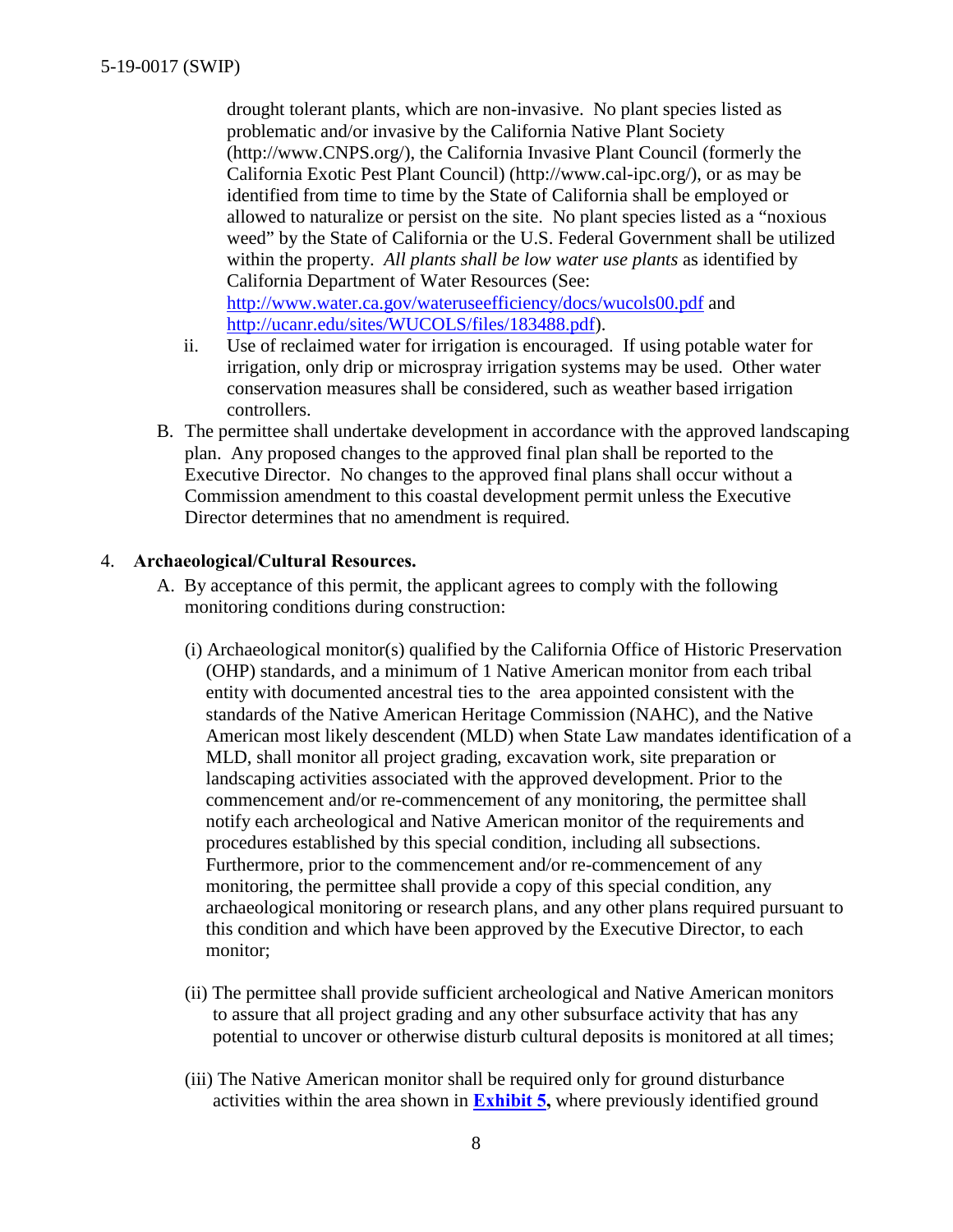disturbance has not occurred in the past. The Native American Monitor shall be required for the first 6 feet of excavation or until native soils have been reached.

- B. If an area of cultural deposits is discovered during the course of the project:
	- (i) All construction and subsurface activities that have the potential to uncover or otherwise disturb cultural deposits in the area of the discovery or may foreclose mitigation options shall cease within 50 feet of the deposit immediately and shall not recommence except as provided in subsection C hereof; and the project archaeologist shall prepare and submit a Significance Testing Plan, for review and approval of the Executive Director, identifying measures to be undertaken to determine the significance of the find. The Plan shall be prepared in consultation with the Native American monitors, and the MLD when State Law mandates the identification of a MLD. The Executive Director shall, in writing, determine the adequacy of the Plan if it can be implemented without further Commission action, provide written authorization to proceed. The Significance Testing Plan results, along with the project archaeologist's recommendation as to whether the discovery should be considered significant, and the comments of the Native American monitors and MLD when State Law mandates the identification of a MLD, shall be submitted to the Executive Director for a determination of the significance of the discovery. If the Executive Director determines that the discovery is significant, development shall not recommence and the permittee shall submit to the Executive Director a Supplementary Archaeological Plan in accordance with subsection C, below.
- C. A permittee seeking to recommence construction following discovery of cultural deposits determined to be significant pursuant to the process established in the Significance Testing Plan in subsection B(i) shall submit a Supplementary Archaeological Plan for the review and written approval of the Executive Director, prepared by the project archaeologist in consultation with the Native American monitor(s), and the Native American most likely descendent (MLD) when State Law mandates identification of a MLD. The Supplementary Archaeology Plan shall identify proposed investigation and mitigation measures; in-situ preservation is the preferred mitigation and can be achieved through such methods such as, but not limited to, project redesign, capping, and deeding the cultural resource areas in open space. In order to protect archaeological resources, any further development may only be undertaken consistent with the provisions of the approved Supplementary Archaeological Plan, as well as, to the extent applicable, the original approved archaeological plan.
	- (i) If the Executive Director approves the Supplementary Archaeological Plan and determines that the Supplementary Archaeological Plan's recommended changes to the proposed development or mitigation measures are de minimis in nature and scope, construction may recommence after this determination is made in writing by the Executive Director.
	- (ii) If the Executive Director approves the Supplementary Archaeological Plan but determines that the changes therein are not de minimis, construction may not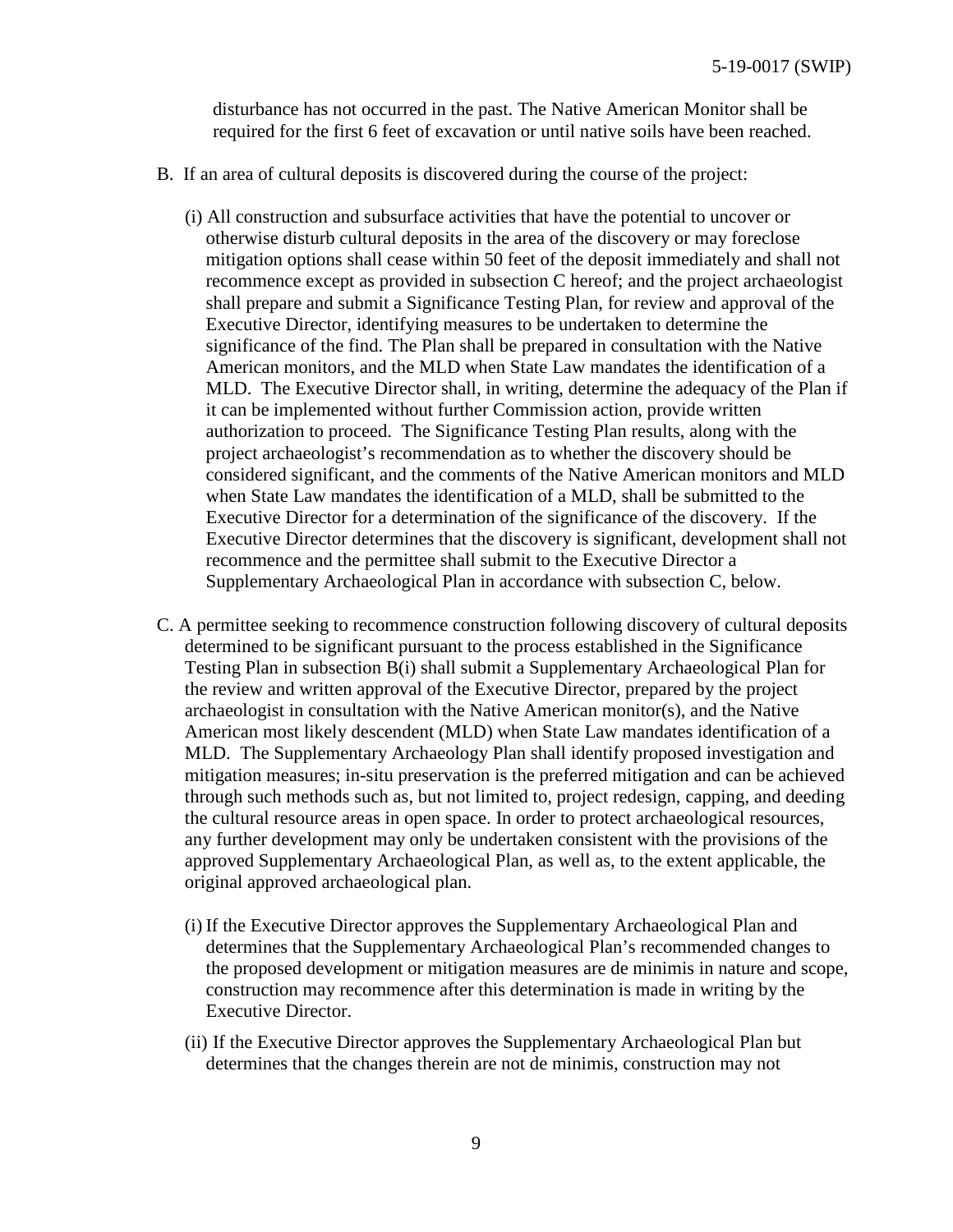recommence until after an amendment to this permit is approved by the Commission to authorize a new archaeological approach.

(iii)A report verifying compliance with this condition shall be submitted to the Executive Director for review and written approval, upon completion of the mitigation measures detailed in the approved archaeological monitoring plan and/or Supplementary Archaeological Plan required to protect significant archaeological finds.

## <span id="page-9-0"></span>**IV. FINDINGS AND DECLARATIONS:**

## <span id="page-9-1"></span>**A. PROJECT LOCATION & DESCRIPTION**

The Sustainable Water Infrastructure Project (SWIP) aims to integrate stormwater, brackish/saline groundwater, and municipal wastewater into one cohesive system that will enable the City to produce approximately 1,680 acre-feet per year (AFY) (1.5 Million Gallons per Day) of 'advanced treated water.' The SWIP will produce water of advanced treated quality that, when properly permitted, can be used for Indirect Potable Reuse (IPR) via aquifer recharge. In the interim, the new treated water will be used to meet recycled water demands, such as irrigation, street cleaning, and toilet flushing. SWIP has three basic elements all designed to operate as a cohesive and integrated system for the harvesting, treatment and conjunctive reuse of the nonconventional water resources that are available to the City. SWIP Element 1 was approved by the Commission in April 2019 (refer to 5-18-1234-W). The City of Santa Monica is seeking a coastal development permit (CDP) to authorize the development of Elements 2 and 3, which are detailed below.

SWIP Element 1 authorized upgrades to the existing Santa Monica Urban Runoff Recycling Facility (SMURRF) with a modular containerized reverse osmosis (RO) treatment unit, advanced oxidation treatment and solar panel array. The SMURRF currently reclaims and recycles urban runoff and low flow stormwater runoff from the Pico-Kenter outfall (located at the western end of Pico Boulevard)for non-potable reuse. When not harvested by SMURRF, this water is typically transported to the ocean, where it adversely impacts the beach water quality and does not improve the City's drought resiliency. By advance treating some water for reuse, the SWIP helps to improve beach water quality. The solar panels installed as part of Element 1 will also be used to offset grid energy used at the SMURRF.

In addition to upgrading the treatment and source of energy at SMURRF, Element 1 leverages the existing Clean Beaches Initiative Project Stormwater Tank (CBI tank) located adjacent to the Beach Lot 1 North (1550 Pacific Coast Highway), by incorporating the existing horizontal subdrain system beneath the existing CBI tank to provide brackish groundwater as a secondary source for treatment and reuse when stormwater or other runoff is scarce. In addition to servicing the City's current reclaimed water customer base, any surplus water from the upgraded SMURRF will be used for aquifer recharge once properly permitted. Advanced treated SMURRF water shall be distributed via the City's existing purple pipe system.

SWIP Element 2 consists of a new below grade Advanced Water Treatment Facility (AWTF) that is capable of producing up to 1.0 million gallons per day (MGD) of treated water from a mixture of municipal wastewater and stormwater (**[Exhibit 2](https://documents.coastal.ca.gov/reports/2019/Th19a/Th19a--2019-exhibits.pdf)**). The City currently generates approximately 10 to 14 MGD of wastewater per day that goes to the City of Los Angeles Hyperion Water Reclamation Plant. The new AWTF would treat a portion of the City's wastewater for immediate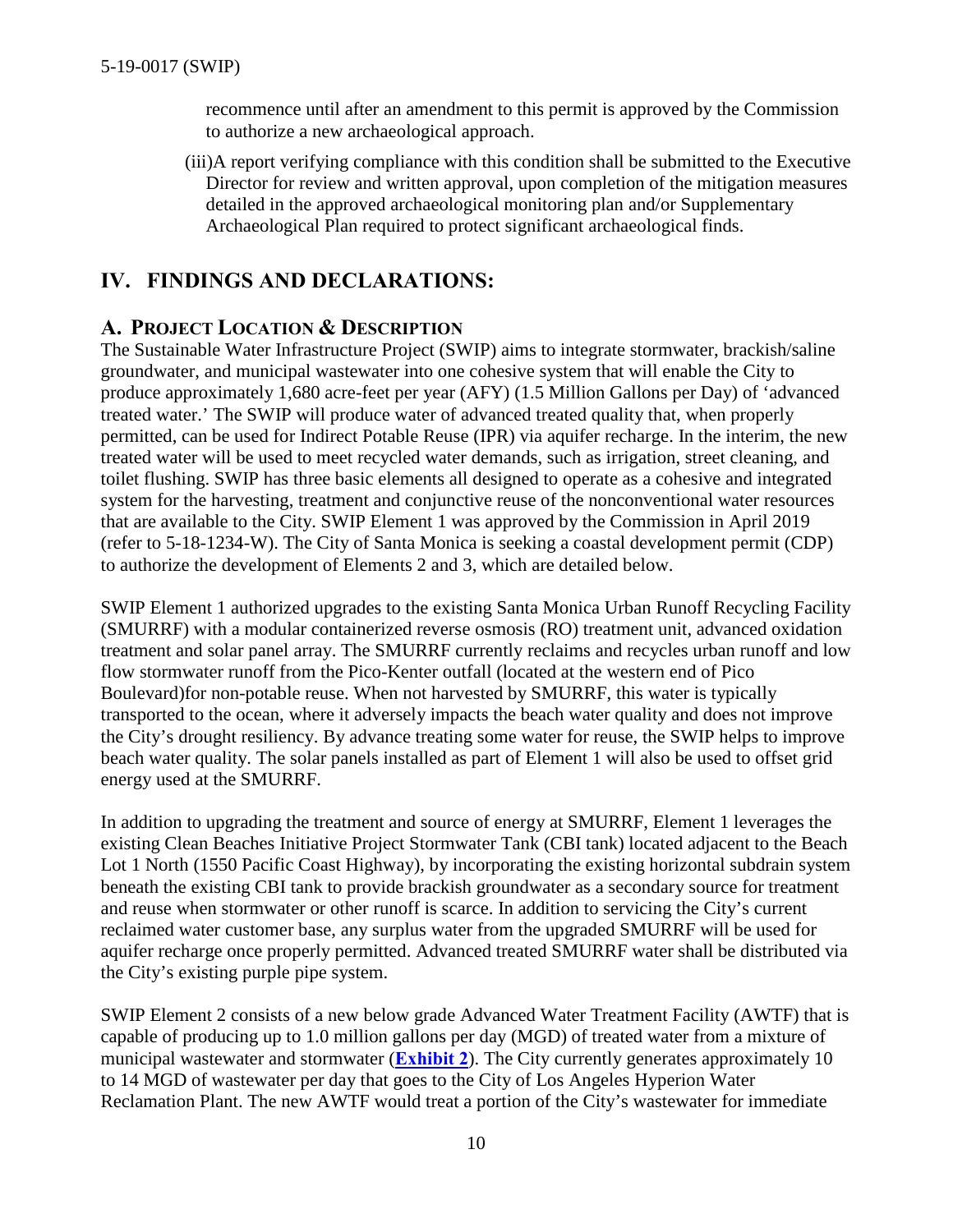non-potable reuse and, when properly permitted, for IPR via aquifer recharge. The proposed AWTF production flowrate of 1.0 MGD represents approximately 10% of the City's daily wastewater flow volume. The AWTF will be located underground beneath the City's Civic Center Parking Lot. A wastewater diversion structure and pump station will be built along a 54 ft. long Coastal Interceptor Sewer on Ocean Avenue, and a new force main will convey wastewater to the new AWTF. The AWTF will also treat stormwater harvested by the two new tanks explained under Element 3. When stormwater is available, the AWTF will be operated to treat a blend of wastewater and stormwater. It is expected that the AWTF will treat a minimum of 80% wastewater at all times. Depending on the stormwater availability the ratio of treated water would vary between 80% and 100%. There will be no discharges to surface water associated with Element 3, as all overflows will be routed to the City's existing sanitary sewers via new pipelines built as part of SWIP. Advanced treated water from the proposed facility will subsequently be distributed via the City's existing recycled water system (referred to locally as the 'purple pipe system'). A new connection line will be built between the new AWTF and the nearest point of the existing purple pipe system on Main Street to circulate the treater water. Treated water must meet the Department of Drinking Water (DDW) Groundwater Replenishment Reuse Project (GRRP) Standards.

SWIP Element 3 consists of the construction of one 4.5 million gallon below-grade stormwater harvesting tank beneath the City's Civic Center Parking Lot, adjacent to the proposed AWTF (**[Exhibit 2](https://documents.coastal.ca.gov/reports/2019/Th19a/Th19a--2019-exhibits.pdf)**). This tank will harvest runoff mainly from the Kenter Canyon and Pico/4th Watershed drainage area. The captured stormwater w be treated at the new AWTF. The existing carport with solar panels and existing 85-space parking lot with landscaping will be restored and restriped to provide 90 parking spaces. The project will also extend the existing Civic Center Drive to Main  $\text{Street}^3$  $\text{Street}^3$ .

Two new stormwater diversions and new force main lines would also be built to capture stormwater from the Kenter Canyon and Pico/4th Watershed. The two new diversion structures will be constructed on Main Street and on Pico Boulevard. Force main lines will convey stormwater from these diversion structures to the Civic Center Tank. Civic Center Tanks will have overflow discharge lines to the City's storm drain system.

When stormwater is being treated at the AWTF, an automated monitoring system will control the entire SWIP system to ensure the optimum mixture of stormwater and municipal wastewater is received at the AWTF and that the maximum amount of stormwater and urban runoff is captured for treatment. Treated wastewater and stormwater would be utilized for immediate non-potable reuse and, when properly permitted, IPR via aquifer recharge. The stormwater tank would serve to improve beach water quality by reducing the volume of untreated stormwater discharged into the ocean. In addition, the stormwater tank allows for compliance with the non-point source control requirements set forth in the recently approved Enhanced Watershed Management Plan (EWMP) for Santa Monica Bay Jurisdictional Groups  $2 \& 3$ . Overall, SWIP will help the City to increase its local water production while improving the beach water quality of the Santa Monica Bay.

The project site is located in the southerly portion of an existing large surface parking lot ("Civic Lot") in the City of Santa Monica's Auditorium Special Use District, and is approximately 0.25

 $\overline{a}$ 

<span id="page-10-0"></span> $3$  Civic Center Drive currently extends between  $4<sup>th</sup>$  Avenue and Avenida Mazatlan, after which the street feeds into the Civic Center parking lot.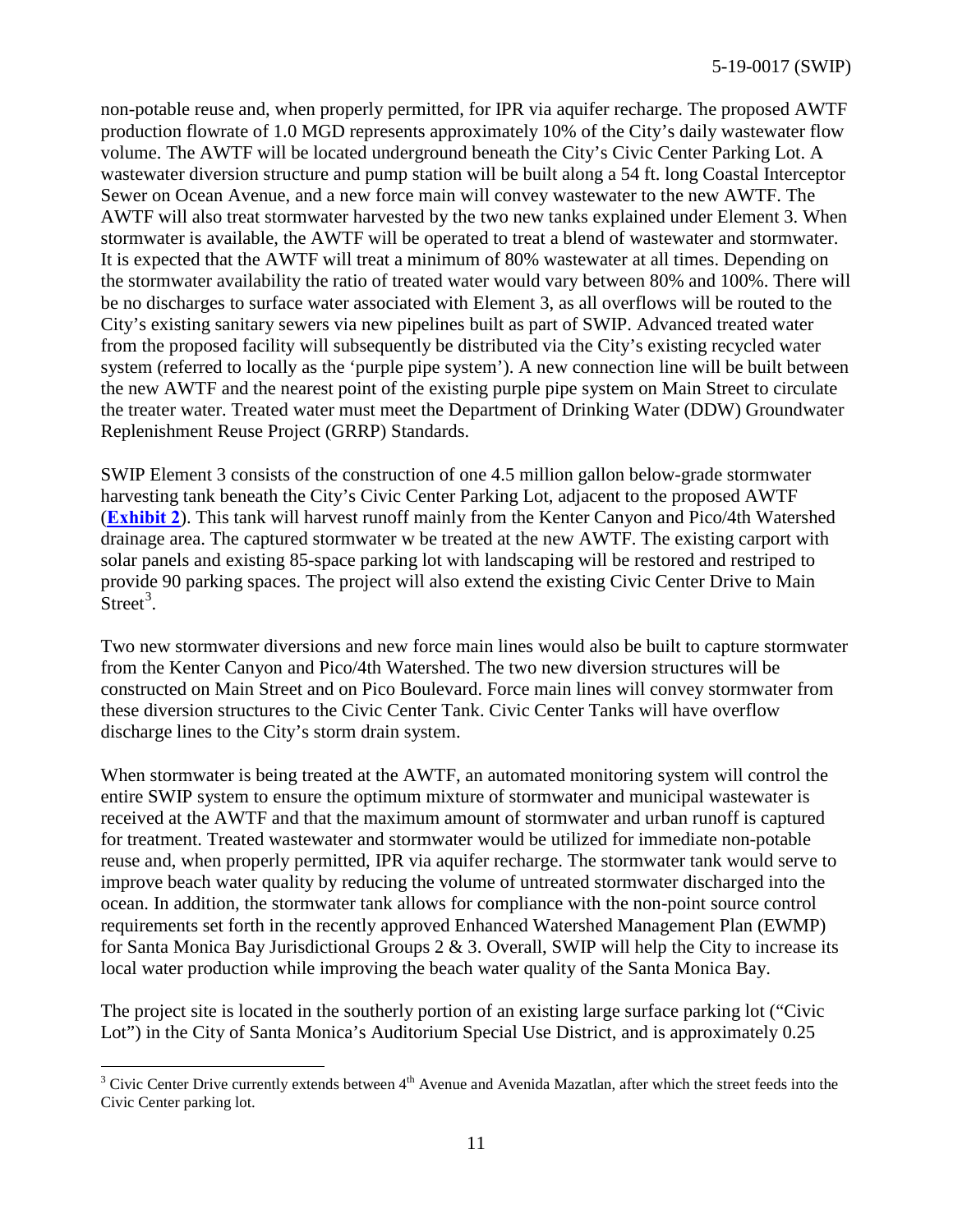mile inland of the beach **[\(Exhibit 1\)](https://documents.coastal.ca.gov/reports/2019/Th19a/Th19a--2019-exhibits.pdf).** The District is bounded by Pico Boulevard on the south, Fourth Street on the east, Main Street on the west, and Civic Center Drive on the north. The District is within the City larger Civic Center Specific Plan ("CCSP") area, which encompasses a number of areas including a total of five special use districts and is bounded by Pico Boulevard on the south, Fourth Street on the east, Ocean Avenue on the west, and Colorado Avenue on the north. The project site is surrounded by surface parking spaces, the Civic Auditorium, Early Childhood Lab School construction site, Civic Garage structure, the Santa Monica Courthouse, 4<sup>th</sup> Street, and Santa Monica High School located across  $4<sup>th</sup>$  street. The project site is owned and operated by the City.

The Civic Center is an area of deferred certification in the LUP. The Civic Center Specific Plan has not been reviewed or approved by the Commission and therefore, does not serve as guidance. Therefore, the Coastal Commission is the permit issuing entity and the standard of review is Chapter 3 of the Coastal Act. Thus, any relevant policies of the certified Land Use Plan may be used for guidance.

#### <span id="page-11-0"></span>**B. DEVELOPMENT - PUBLIC FACILITIES**

Section 30250 of the Coastal Act states:

*(a) New residential, commercial, or industrial development, except as otherwise provided in this division, shall be located within, contiguous with, or in close proximity to, existing developed areas able to accommodate it or, where such areas are not able to accommodate it, in other areas with adequate public services and where it will not have significant adverse effects, either individually or cumulatively, on coastal resources. In addition, land divisions, other than leases for agricultural uses, outside existing developed areas shall be permitted only where 50 percent of the usable parcels in the area have been developed and the created parcels would be no smaller than the average size of surrounding parcels.* 

Section 30254 of the Coastal Act states, in applicable part:

*New or expanded public works facilities shall be designed and limited to accommodate needs generated by development or uses permitted consistent with the provisions of this division… Where existing or planned public works facilities can accommodate only a limited amount of new development, services to coastal dependent land use, essential public services and basic industries vital to the economic health of the region, state, or nation, public recreation, commercial recreation, and visitor-serving land uses shall not be precluded by other development.* 

Section 30254.5 of the Coastal Act states:

*Notwithstanding any other provision of law, the commission may not impose any term or condition on the development of any sewage treatment plant which is applicable to any future development that the commission finds can be accommodated by that plant consistent with this division. Nothing in this section modifies the provisions and requirements of Sections 30254 and 30412.* 

Section 30412 of the Coastal Act cited above states, in applicable part:

…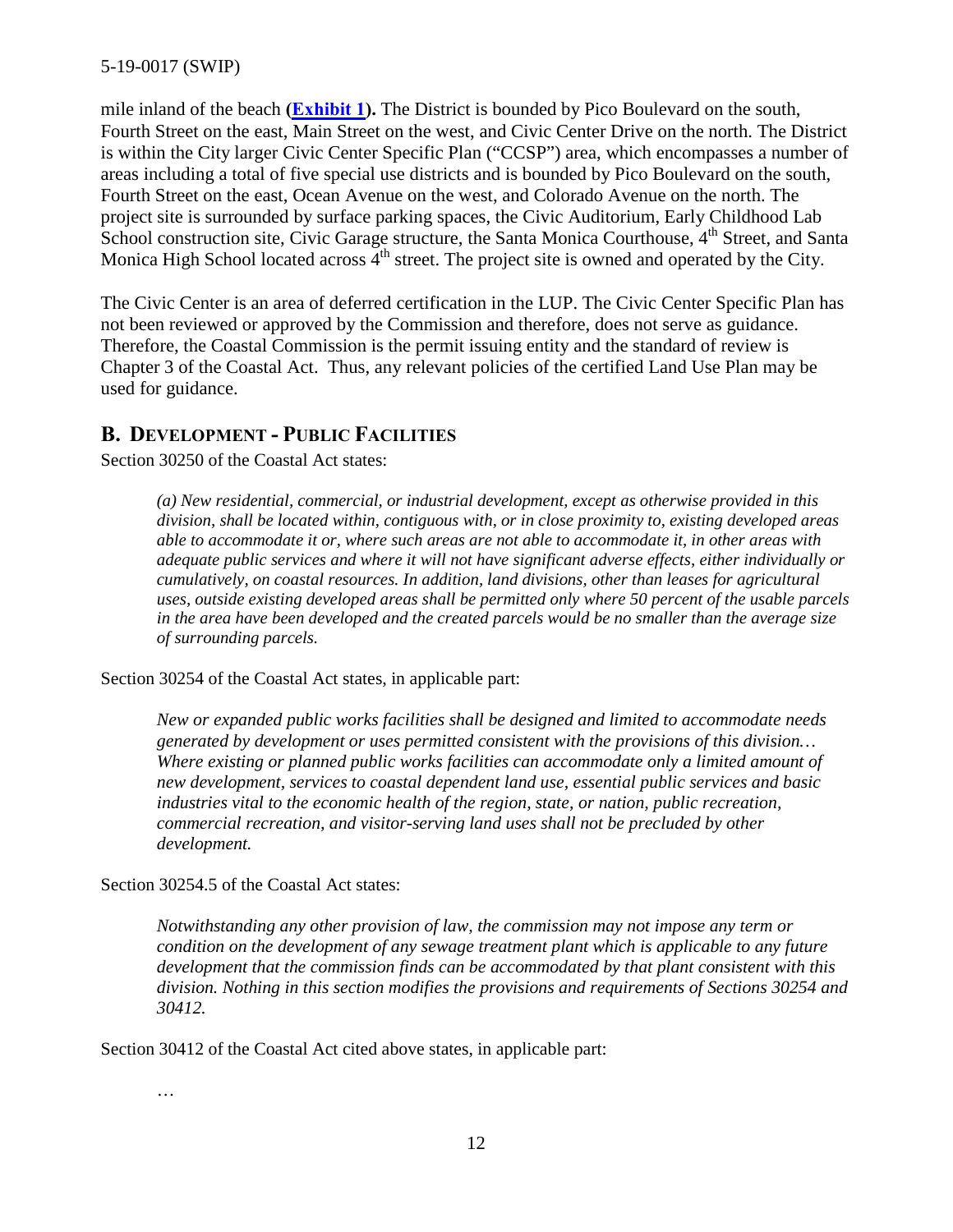*(b) The State Water Resources Control Board and the California regional water quality control boards are the state agencies with primary responsibility for the coordination and control of water quality. The State Water Resources Control Board has primary responsibility for the administration of water rights pursuant to applicable law. The commission shall assure that proposed development and local coastal programs shall not frustrate this section. The commission shall not, except as provided in subdivision (c), modify, adopt conditions, or take any action in conflict with any determination by the State Water Resources Control Board or any California regional water quality control board in matters relating to water quality or the administration of water rights.* 

*Except as provided in this section, nothing herein shall be interpreted in any way either as prohibiting or limiting the commission, local government, or port governing body from exercising the regulatory controls over development pursuant to this division in a manner necessary to carry out this division.* 

*(c) Any development within the coastal zone or outside the coastal zone which provides service to any area within the coastal zone that constitutes a treatment work shall be reviewed by the commission and any permit it issues, if any, shall be determinative only with respect to the following aspects of the development:*

*(1) The siting and visual appearance of treatment works within the coastal zone. (2) The geographic limits of service areas within the coastal zone which are to be served by particular treatment works and the timing of the use of capacity of treatment works for those service areas to allow for phasing of development and use of facilities consistent with this division.* 

*(3) Development projections which determine the sizing of treatment works for providing service within the coastal zone.* 

*The commission shall make these determinations in accordance with the policies of this division and shall make its final determination on a permit application for a treatment work prior to the final approval by the State Water Resources Control Board for the funding of such treatment works. Except as specifically provided in this subdivision, the decisions of the State Water Resources Control Board relative to the construction of treatment works shall be final and binding upon the commission.* 

*(d) The commission shall provide or require reservations of sites for the construction of treatment works and points of discharge within the coastal zone adequate for the protection of coastal resources consistent with the provisions of this division…* 

Section 30254 requires that new or expanded public works facilities be designed and limited to accommodate needs generated by levels of development permitted consistent with the Coastal Act.

The proposed project is classified as a "treatment work" according to the definition set forth in the Federal Water Pollution Control Act (referenced in Section 30210 of the Coastal Act). The Federal Water Pollution Control Act defines treatment work as follows:

*A) The term treatment works means any devices and systems used in the storage, treatment, recycling, and reclamation of municipal sewage or industrial wastes of a liquid nature to implement section 1281 of this title, or necessary to recycle or reuse water at the most*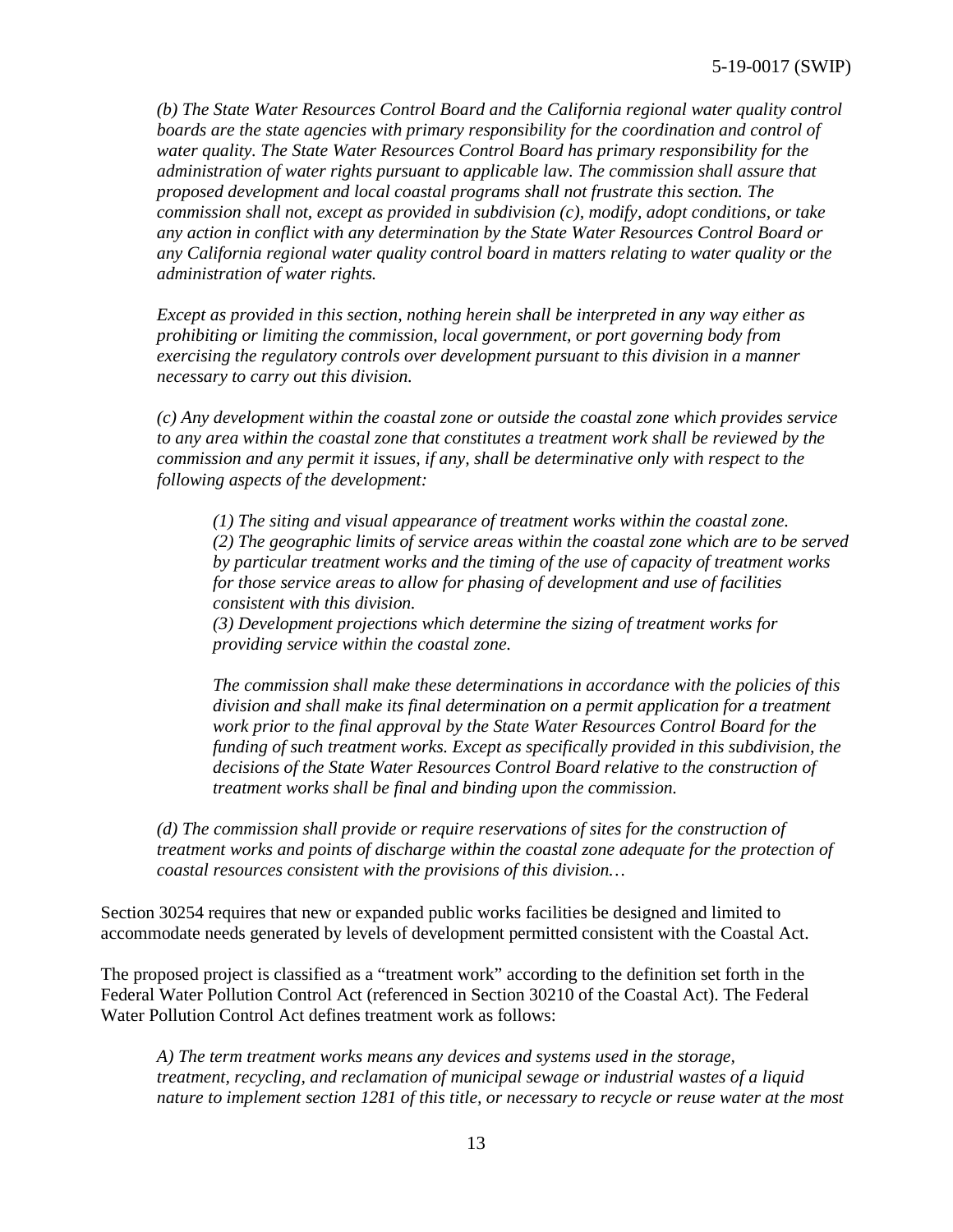*economical cost over the estimated life of the works, including intercepting sewers, outfall sewers, sewage collection systems, pumping, power, and other equipment, and their appurtenances; extensions, improvements, remodeling, additions, and alterations thereof; elements essential to provide a reliable recycled supply such as standby treatment units and clear well facilities; and any works, including site acquisition of the land that will be an integral part of the treatment process (including land used for the storage of treated wastewater in land treatment systems prior to land application) or is used for ultimate disposal of residues resulting from such treatment. (B) In addition to the definition contained in subparagraph (A) of this paragraph, treatment works means any other method or system for preventing, abating, reducing, storing, treating, separating, or disposing of municipal waste, including storm water runoff, or industrial waste, including waste in combined storm water and sanitary sewer systems. Any application for construction grants which includes wholly or in part such methods or systems shall, in accordance with guidelines published by the Administrator pursuant to subparagraph (C) of this paragraph, contain adequate data and analysis demonstrating such proposal to be, over the life of such works, the most cost efficient alternative to comply with sections 1311 or 1312 of this title, or the requirements of section 1281 of this title. 33 U.S.C. § 1292(2)(A-B)*

As such, the Commission is within its purview to evaluate the proposed project in terms of siting, design, and service area per Coastal Act section 30412, stated above. This provision authorizes the Coastal Commission to evaluate the SWIP as it relates to siting and visual appearance of the development within the coastal zone, the geographic limits of the portions of the SWIP within the coastal zone, the timing of use of the treatment work within those service areas, and projections indicating the necessary capacity needed for service areas within the coastal zone. Although this is a limited list of factors, they may implicate several policies in Chapter 3 of the Coastal Act. The first of these factors–the siting of a facility–for example, may affect not only aesthetics (see, e.g., section 30251), but also coastal access (see, e.g., sections 30210 to 30212), the nature and extent of any impacts of the project on biological resources and water quality (see, e.g., sections 30230, 30231, and 30240), the nature and extent of geologic stability issues raised by the project (see, section 30253), and whether the project raises archaeological issues (see Section 30244).

The primary intent of Section 30250 of the Coastal Act is to direct new development toward areas where community services are provided and potential impacts to resources are minimized. Section 30250 also requires when siting such development, including the associated supporting infrastructure, that the development be located so as not to cause significant adverse effects, either individually or cumulatively, on coastal resources. Section 30254 of the Coastal Act sets limitations on the approval of new or expanded public works facilities such that their development is scaled to accommodate needs generated by levels of development found by the Commission to be consistent with the Coastal Act. Coastal Act Section 30254.5 places limits on the Commission's ability to impose permit terms or conditions on the development of any sewage treatment plant that would prejudice or otherwise obviate the plant's ability to provide sewage treatment to any Coastal Act-consistent future development that the Commission determines could be accommodated by the plant. Coastal Act Section 30412 further restrains the Commission's actions with regard to water quality issues, especially the development of publicly-owned wastewater treatment works, prohibiting the Commission from taking actions that would be in conflict with the State or Regional Water Quality Boards and limiting the Commission's determinations on the development of such treatment works within the coastal zone to issues regarding: (a) the siting and visual appearance of the treatment works; (b) geographic and temporal limits of service areas; (c) the timing of the use of capacity of treatment works for those service areas to allow for phasing of development; and (d) the sizing of treatment works as determined by development projections.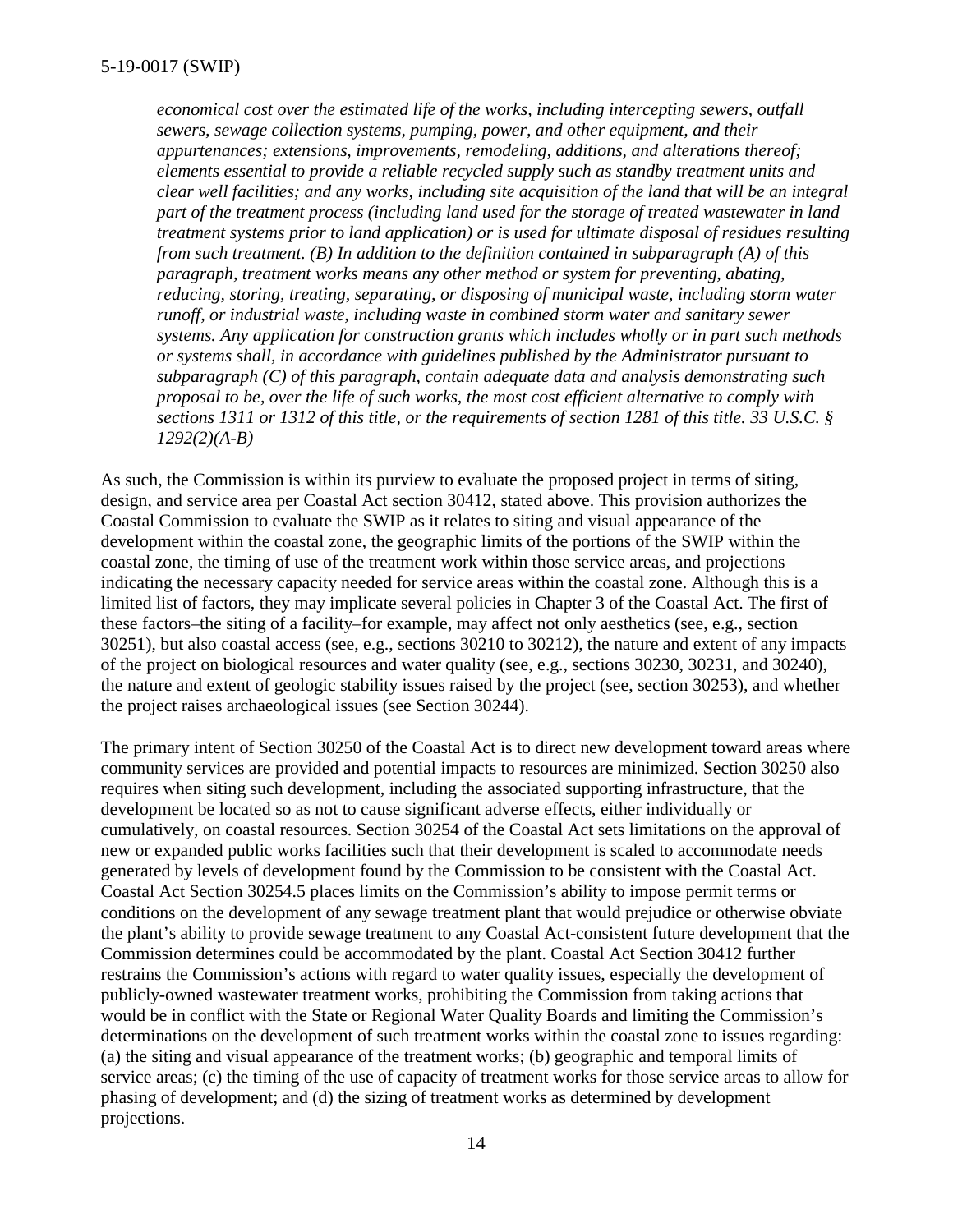As stated previously, SWIP intends to produce 1.5 MGD of treated water (recycled from a mix of stormwater, groundwater, and wastewater sources) for non-potable uses (such as irrigation and street cleaning). The water treated at the AWTF would consist of at least 80% wastewater at any given point, but the project would not result in any discharges to surface water (i.e. the ocean). All treated water would be redistributed for municipal non-potable use, with overflow routed to existing municipal sanitary sewers. The treated, recycled water would be used within the City of Santa Monica, which has a population of 91,[4](#page-14-1)11.<sup>4</sup> The City of Santa Monica is an older community that is densely populated and almost completely built out. The project site is located in an urbanized area located approximately 0.25 mile inland from the sea, and is not subject to coastal hazards (as will be explained later). Although the proposed project would increase the amount of water available for non-potable reuse, the project is intended to serve the needs of the *current* population and is not being proposed to provide utility services for a future development. Thus, the proposed project is consistent with Sections 30250 and 30254 of the Coastal Act because the proposed project is located in an area that can accommodate it and the additional capacity would accommodate growth expected to occur within and outside the coastal zone without significantly inducing population growth.

## <span id="page-14-0"></span>**C. PUBLIC ACCESS**

Section 30210 of the Coastal Act states:

*In carrying out the requirement of Section 4 of Article X of the California Constitution, maximum access, which shall be conspicuously posted, and recreational opportunities shall be provided for all the people consistent with public safety needs and the need to protect public rights, rights of private property owners, and natural resource areas from overuse*.

Section 30211 of the Coastal Act states:

*Development shall not interfere with the public's right of access to the sea where acquired through use or legislative authorization, including, but not limited to, the use of dry sand and rocky coastal beaches to the first line of terrestrial vegetation.* 

Section 30212 of the Coastal Act states, in pertinent part:

*(a) Public access from the nearest public roadway to the shoreline and along the coast shall be provided in new development projects except where:… (2) adequate access exists nearby, …*

Section 30210 of the Coastal Act provides maximum public coastal access and recreational activities, provided that such access is balanced with public safety needs, rights of the public, rights of property owners, and protection of natural resource areas from overuse. Section 30212 of the Coastal Act requires new development to provide public access to and along the shoreline, wherever feasible. The two primary issues that this project raises with regard to public access pertain to parking and traffic management.

#### **Parking**

 $\overline{a}$ 

<span id="page-14-1"></span> $^{4}$  July 1, 2018 estimate from the U.S. Census website [\(https://www.census.gov/quickfacts/fact/table/santamonicacitycalifornia/PST045218\)](https://www.census.gov/quickfacts/fact/table/santamonicacitycalifornia/PST045218)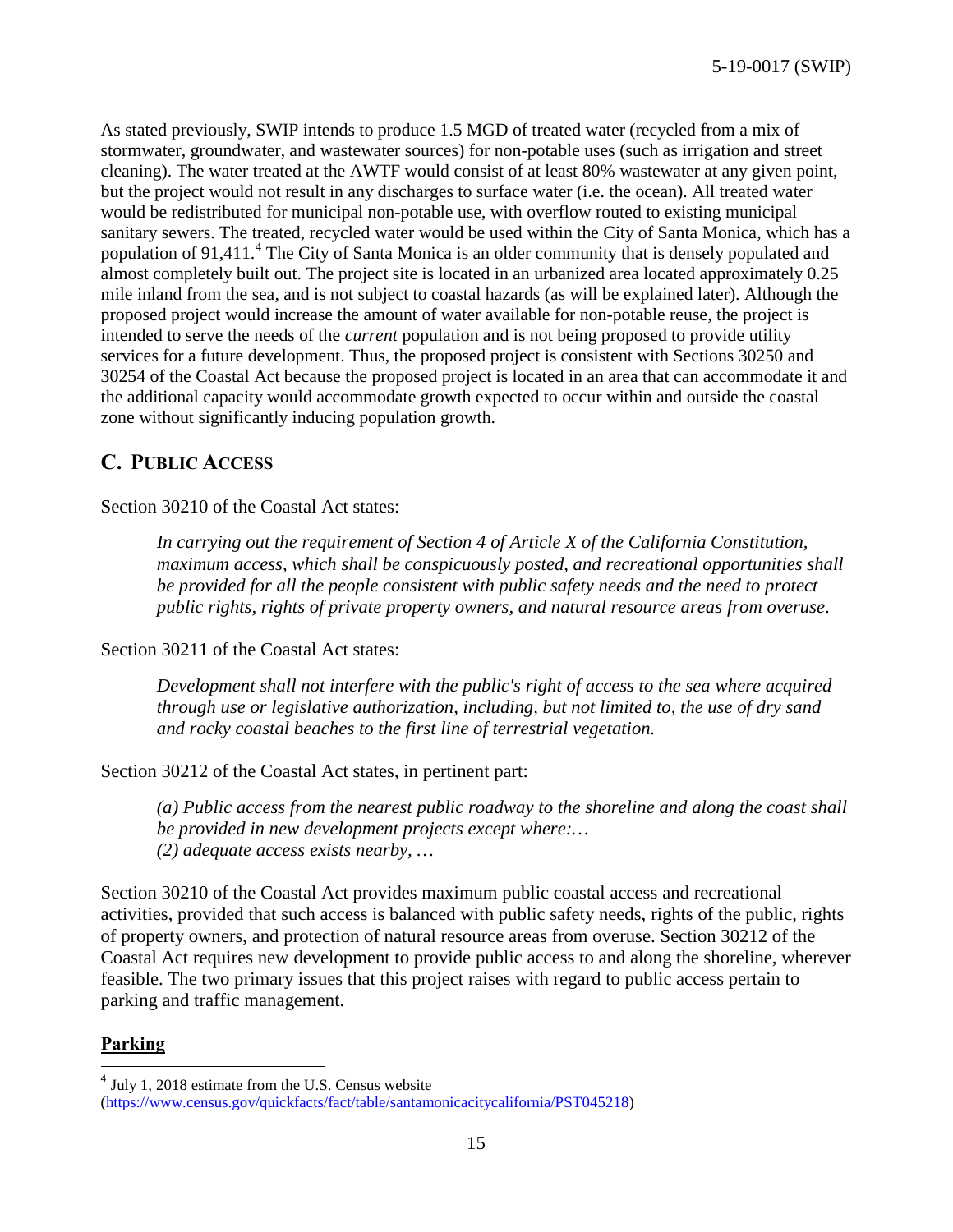The applicant is proposing to construct a new AWTF and one stormwater storage tank within the existing Civic Center surface parking lot. The proposed development would require significant grading of the surface lot (140,000 cu. yd. of cut and 70,000 cu. yd. of fill), which would temporarily remove all 85 parking spaces during the construction phase of the project. The surface parking lot currently provides monthly permit parking for City Hall employees, as well as shortterm parking for Civic Center and City Hall visitors.

The City has provided Commission staff with additional information to mitigate for the lost parking spaces during the construction phase of the project, approximately 18 months. Court and Sheriff's department staff would be permanently relocated to Public Structures 7 and 8 (0.33 mi. and 0.28 mi. from the project site, respectively), where the City has arranged to provide 150 assigned parking spaces. According to a 2018 parking study conducted for the Civic Center parking areas,<sup>[5](#page-15-0)</sup> Structures 7 and 8 generate approximately 1,044 vacant parking spaces during a peak business hour. Therefore, there are enough parking spaces to accommodate the 150-space relocation without taking away spaces that could otherwise be used by the public to access the coast and other nearby recreation areas. The City has also identified Parking Structures 5 and 6 as additional parking options (located 0.43 mi. and 0.42 mi. from the project site, respectively) while the Civic Center lot is under construction. After the project is completed, the City would replace and restripe the lot to provide 90 parking spaces (an additional five spaces over the original number of provided spaces). The lot would be used exclusively for short-term visitor parking at the conclusion of the project, and would not be used by any monthly parkers.

The Walker Parking Study further indicates that the temporary displacement of the 85 parking spaces for 18 months will not impact public coastal access. The report findings demonstrate that there is sufficient parking throughout the entire Civic Center parking lot to accommodate peak summer demand for coastal access, even when combined with the demand for other Civic Center uses and the new Multipurpose Sports Field (approved under CDP No. 5-18-0767). Furthermore, the parking study identified public parking lots located within the project vicinity and closer to the coast that provide plenty of parking opportunities for beach visitors. Such beach parking areas include Lot 1N, Lot 1S, Lot 2S, Lot 3S, and Lot 30 **[\(Exhibit 3\)](https://documents.coastal.ca.gov/reports/2019/Th19a/Th19a--2019-exhibits.pdf).** These closest lots provide 1,404 public beach parking spaces.

According to the applicant, the project is slated to take approximately 18 months to complete once initiated. The 85 parking spaces are proposed to be removed during the entire 18-month period before being replaced at the completion of the project. Overall, the parking lot displacement is a temporary impact that will be returned with five more spaces than originally existed prior to the project.

## **Traffic/Street Closures**

The project site is located approximately 0.25 mile inland from the beach, landward of the first public road parallel to the coast. Pico Boulevard, located 635 feet south of the project site, is a major thoroughfare that provides regional access to Santa Monica Beach. Main Street, located directly west to the project site, is an arterial street that provides lateral access between Venice and the Ocean Park district of Santa Monica. Ocean Boulevard, located approximately 675 feet west of the project, provides access to the Third Street Promenade, the Santa Monica Pier, and Pacific Coast Highway. The proposed project includes the construction of new underground pipelines and three

<span id="page-15-0"></span> $\overline{a}$ <sup>5</sup> *Analysis and Recommendations for Parking Management,* Walker Consultants (May 31, 2018)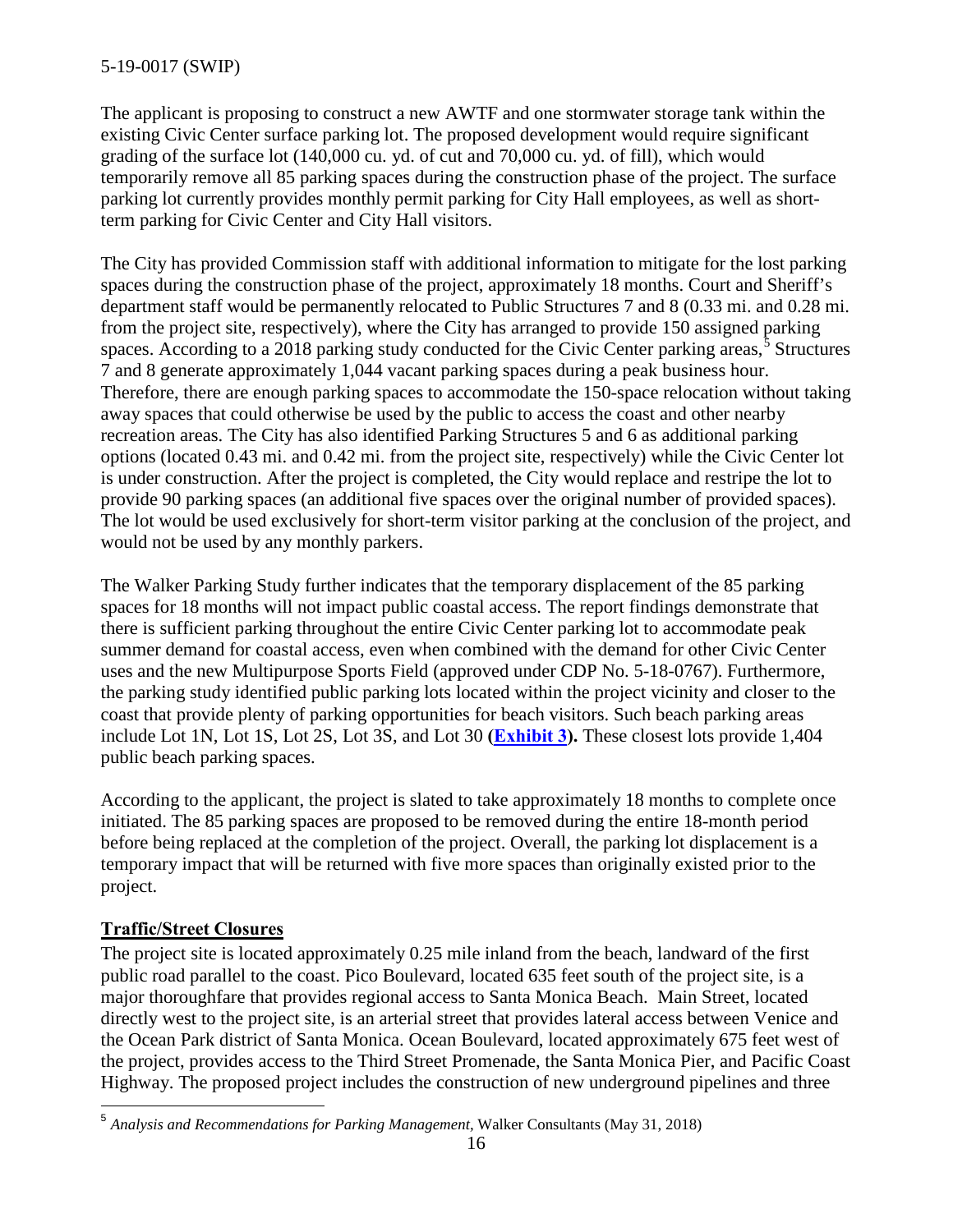underground lift stations to transport water runoff between the City's existing pipeline systems and the new AWTF and stormwater holding tanks. The lift stations are to be located on Main Street (adjacent to the project site), on Pico Boulevard, and on Ocean Avenue (one block seaward of the project site). These roads will need to be excavated in order for the pipelines and lift stations to be constructed. While the construction takes place, there would be road closures along the aforementioned streets, which have the potential to impact public coastal access by congesting the main coastal access thoroughfares.

The City addressed Commission staff's concerns by providing additional information on the lane closures anticipated by the project. The City clarified that at least one lane of traffic would be open in each direction during the project construction. The street excavations would not extend to the sidewalks; therefore, pedestrian access to and around the Civic Center, the beach, and other nearby amenities would not be disrupted by the project. The details surrounding the street impacts to Pico Boulevard, Main Street, and Ocean Boulevard are described below.

Along Ocean Boulevard, the applicant proposes to install one 12-inch sewer line, one 8-inch forcemain, and a 4-inch overflow from the southbound lanes that connect to an existing manhole to the north side of Ocean Boulevard (at the intersection of Ocean Boulevard and Vicente Terrace). A new lift station and valve vault would be constructed on the north side of Ocean Avenue. During construction, the left turn lane from Ocean Boulevard to Vicente terrace would be intermittently closed. The bicycle lane would be closed, and pedestrians would be rerouted. A bus stop within the vicinity would temporarily relocated 1000 feet south of its current location. Northbound lanes 1 and 2, and southbound lane 1 would be intermittently closed throughout construction. However, at least one northbound and one southbound lane would remain open for use at any given point throughout the project.

Along Main Street, the applicant proposes to install two 8-inch sewer forcemains and one 8-inch stormdrain on the south side of Civic Center Drive. One 8-inch reclaimed water pipe and one 20 inch storm drain would be constructed on the north side of Civic Center Drive. In addition, one lift station and valve would be constructed on the north side of Main Street. During construction, the bicycle lane would be closed, with bicycle traffic rerouted to Ocean Avenue. At least one northbound and southbound lane would be open for use at any point throughout construction.

Along Pico Boulevard, the applicant proposes to install a lift station, valve vault, and hyrdrodynamic separator with the Civic Center parking driveway area. An 18-inch storm drain will also be installed to connect the existing stormdrain to the proposed hydrodynamic separator and pump station. At least one northbound and southbound lane would be open to traffic throughout construction.

Along Vicente Terrace (between Ocean Avenue and Main Street), the applicant proposes to construct two 8-inch sewer forcemains and one 6-inch sewer forcemain. Vicente terrace will be closed to all vehicle and bicycle traffic between Ocean Avenue and Main Street during construction. However, the sidewalks will remain open and will continue to accommodate pedestrian use.

The project will cause slowdowns along Main Street, a portion of Ocean Avenue, and Pico Boulevard that could impact coastal access (the degree of the impact is not known at this time). However, any potential access impacts that could occur would be temporary (not to exceed the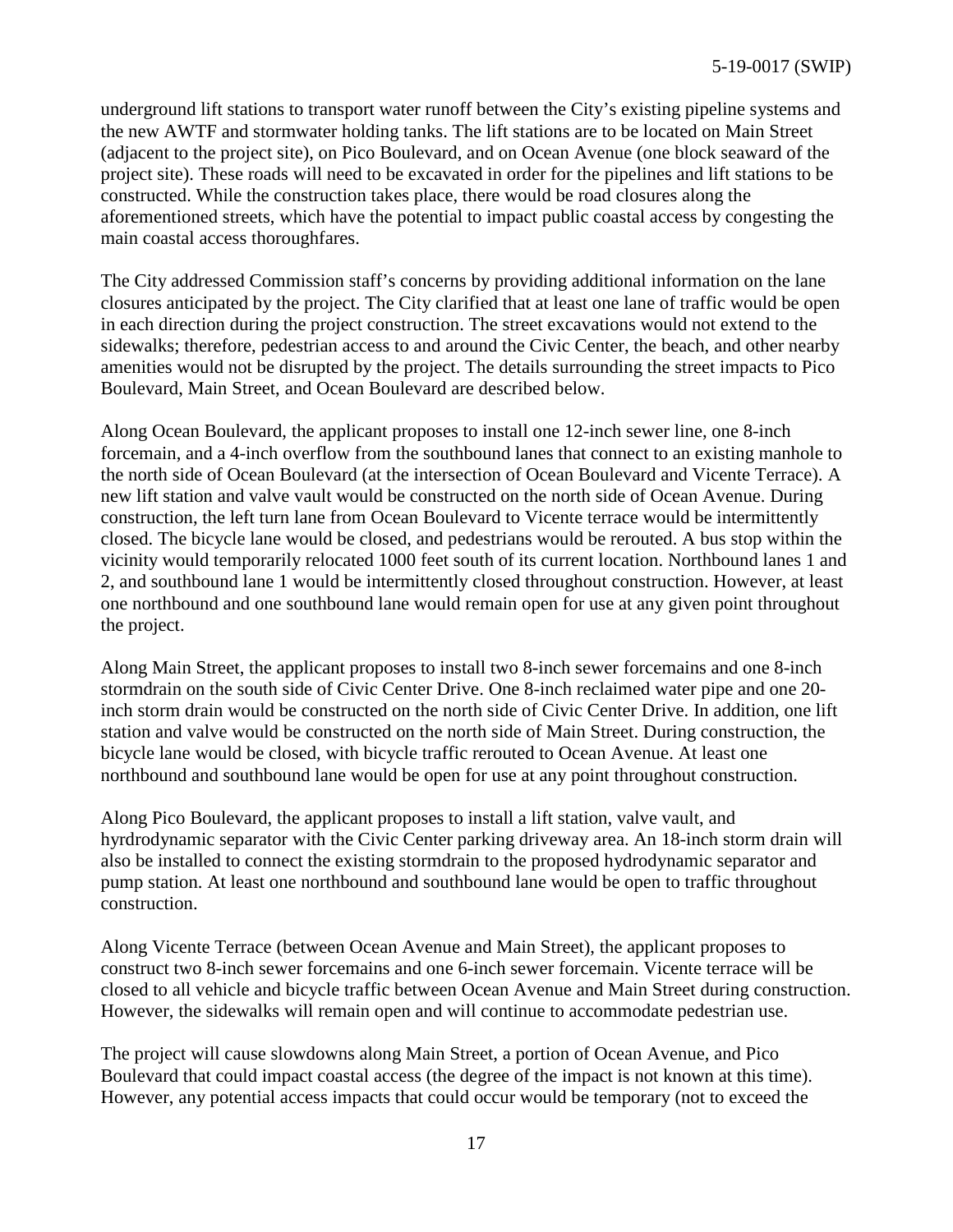construction timeline). Furthermore, at least one lane of traffic would be open at all times throughout the project construction. This ensures that coastal access via Pico Boulevard is accessible throughout the course of construction. There are also several coastal access points that are located a short distance away from Pico Boulevard and that will not be impacted by project construction. The closest access point is Bay Street, which is located approximately 350 ft. (or one intersection) south of Pico Boulevard. The next closest coastal access point is via Colorado Boulevard, located approximately 0.4 miles north of Pico Boulevard.

#### **Conclusion**

The proposed project would involve the removal of the existing 85-space surface parking lot and intermittent lane closures throughout the approximately 18-month construction period, both of which would impact public access. As explained above, however these impacts would be temporary in nature and the City has demonstrated that the temporary public access impacts would be minimized and that alternative public access routes are available during route closures and construction . Therefore, the project as proposed can be found to be consistent with the public access policies of the Coastal Act.

## <span id="page-17-0"></span>**D. CULTURAL RESOURCES**

Section 30244 of the Coastal Act states:

*Where development would adversely impact archaeological or paleontological resources as identified by the State Historic Preservation Officer, reasonable mitigation measures shall be required.* 

The proposed site is currently developed and has been disturbed in the past. According to the EIR archaeological records indicate the presence of two prehistoric sites within a one-mile radius of the Civic Center area. The EIR states that the potential for archaeological resources is small due to past development of the site. However, there is a possibility of a deeply buried site being uncovered during excavation.

In order to better understand the cultural significance of the project site and the surrounding project area, Commission staff underwent tribal consultation, consistent with the Coastal Commission's Tribal Consultation Policy. First, Commission staff wrote to the Native American Heritage Commission (NAHC) to request a Sacred Lands File Check for the project site. The NAHC indicated that no known cultural records were available for the project site in the Sacred Lands File, but encouraged staff to reach out to local Native American tribes who would have a more detailed understanding of the cultural resources in the area. Staff reached out to the tribal organizations to request consultation; the Gabrieleno Band of Tribal Nations-Kizh Nation responded to staff with an interest in consulting on the project. During a phone consultation with the Kizh Nation, the tribe indicated that the project site is located within a known culturally sensitive area (**[Exhibit 4](https://documents.coastal.ca.gov/reports/2019/Th19a/Th19a--2019-exhibits.pdf)**).

According to the Kizh Nation, the project is located within Sa'angna Village, one of the known mainland trading villages in the region. These villages were sited to help facilitate the movement of tribal cultural resources throughout the region, as well as to sister tribes outside of the traditional ancestral territory. Village use areas were usually shared between village areas and were commonly used by two or more adjoining villages depending on the type, quantity, quality, and availability of natural resources in the area. Therefore, human activity can be pronounced within the shared use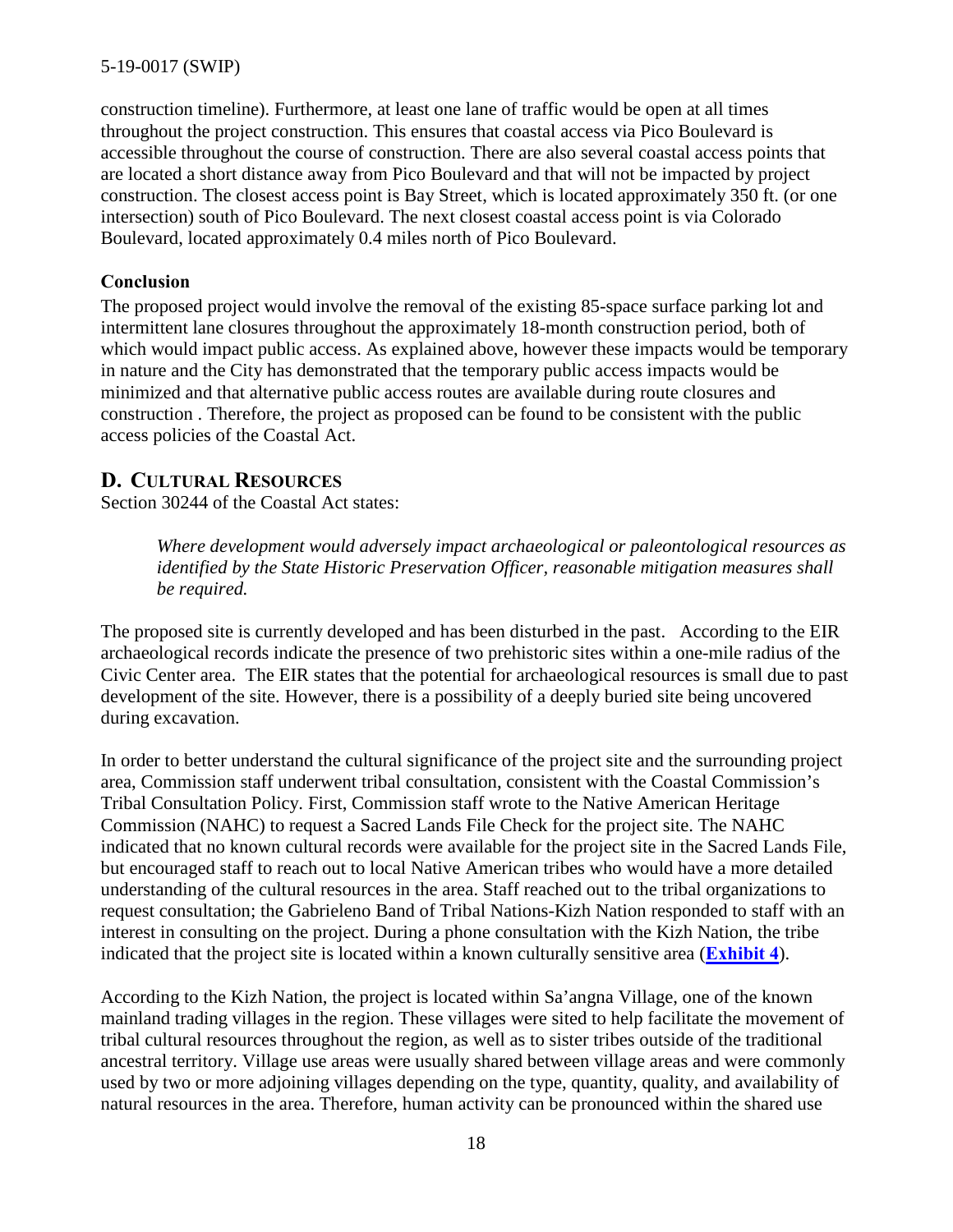areas due to the combined use by multiple villages and TCR's may be present in the soil layers from the thousands of years of human activity within that landscape.

The Kizh nation also provided a map showing that the project site is located within a known trade route area. Trade routes were heavily used by the Kizh Nation and other tribes for transporting trade goods, accessing recreation and foraging areas, and for connecting nearby villages. The routes contained seasonal or permanent ramadas or trade depots, seasonal and permanent habitation areas, and often still contain isolated burials and cremations from folks who died along the trail. These isolated burials are not associated with a village community burial site or ceremonial burial site, rather the location is simply where the person died and was buried where they died. Therefore, isolated burials are more concentrated and likely to occur in proximity to our trade routes, especially the major trade routes. Trade routes are considered "cultural landscapes", as stated in section 21074 (a) of the California Public Resources Code because the landscapes will house the objects, therefore, both cultural landscapes and cultural objects are protected under AB52 as a tribal cultural resource.

Due to the project site's location within a sacred village (Sa'angna) and adjacent to sacred water courses and major traditional trade route, there is a potential of ground disturbance activities to impact Tribal Cultural Resources that may still be present within the soil from the thousands of years of prehistoric activities that occurred within and around these Tribal Cultural landscapes. Several areas within the Civic Center vicinity have been excavated in the past. This includes a 29-ft. deep excavation for an existing stormdrain that runs under the project site, a 38-ft. deep excavation for the Civic Auditorium and Basement, and a 25-ft. deep excavation for the Santa Monica Courthouse. The existing parking lot has been excavated 3 ft. The project proposal includes a 48-ft. deep excavation for the AWTF and a 40-ft. deep excavation for the stormwater harvest tank**.**

In past permit actions, the Commission has required the applicants to monitor all grading and construction activities and required appropriate recovery and mitigation measures, regarding excavation, reporting and curation. To ensure that the project is consistent with the protection of any found cultural deposits and past Commission action, the Commission imposes **Special Condition 4** requiring cultural and archaeological monitoring. To assure that the proposed project remains sensitive to the concerns of the affected Native American groups, a Native American monitor shall be present along with an archaeological monitor at the site during excavation activities within the areas specified in **[Exhibit 5](https://documents.coastal.ca.gov/reports/2019/Th19a/Th19a--2019-exhibits.pdf)** (i.e. the areas that have not been excavated to deep levels in the past) to monitor the work, if artifacts or remains are discovered. The Native American monitor shall meet the qualifications set forth in the NAHC's guidelines.

Therefore, as conditioned, the proposed project is consistent with Section 30244 of the Coastal Act which requires reasonable mitigation measures be provided to offset impacts to archaeological resources.

If a site is found to contain significant cultural resources, a Treatment Plan (Mitigation Plan) shall be prepared and reviewed by the appropriate Federal and State reviewing agencies. The Treatment Plan will outline actions to be implemented to mitigate impacts to the cultural resources found at the site(s). To determine whether the Treatment Plan is consistent with the proposed permit or if an amendment to this permit is required, the applicant shall submit a copy of the Treatment Plan to the Commission. The Executive Director, after review of the Treatment Plan, will determine if an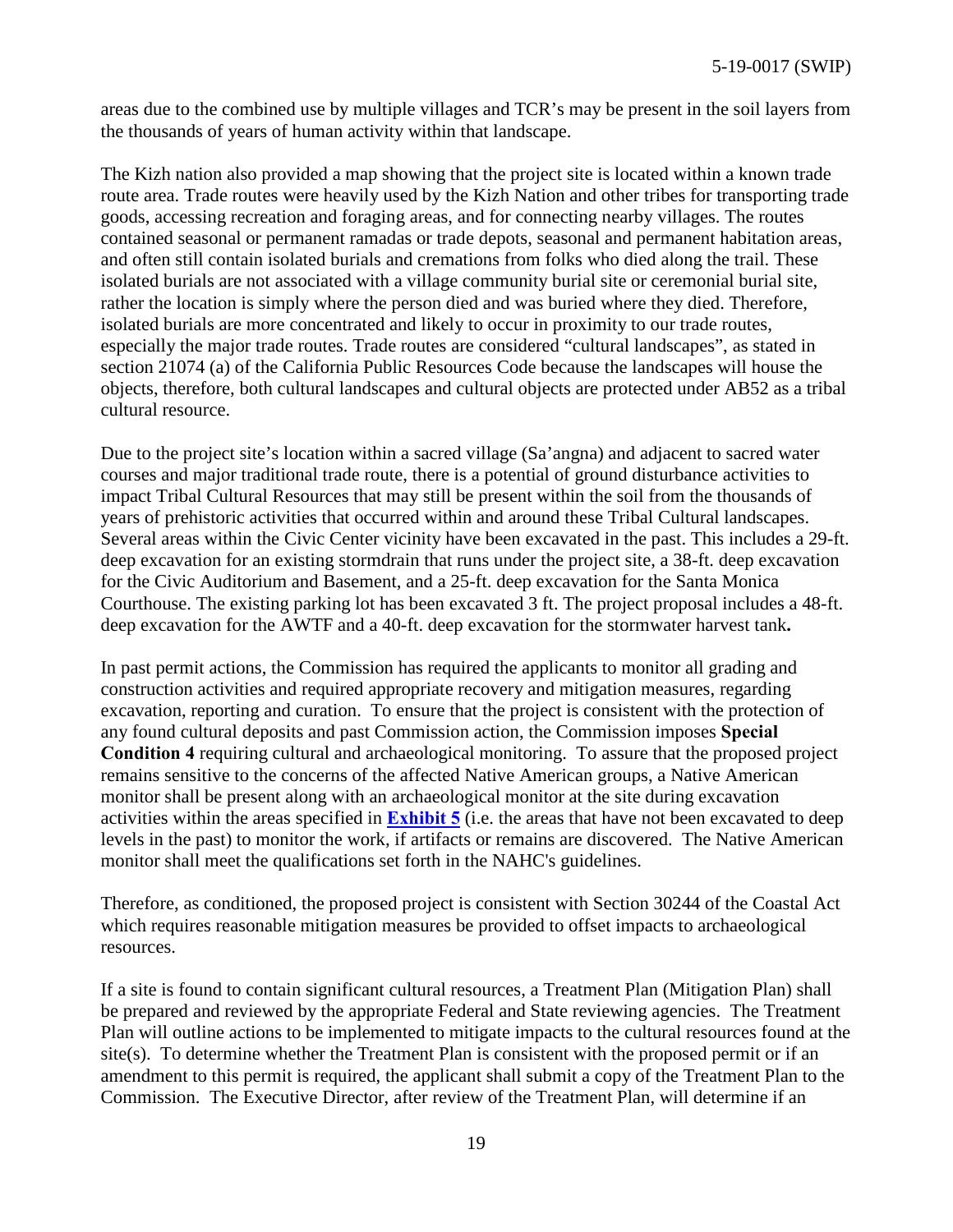amendment is required. The Executive Director will require an amendment if there is significant additional excavation required or there is a significant change in area of disturbance or change in the type of excavation procedures.

In the event that grave goods or human remains are found the Los Angeles County Coroner's Office will be notified in compliance with state law, and they in turn will request the Native American Heritage Commission to determine the cultural affiliation.

If cultural resources are found onsite by monitors, avoidance of the resources and preservation in situ is the preferred mitigation. If that is not feasible or not preferable to the tribal governments with documented ties to the area, then the other mitigation options may be considered, pursuant to an amendment to this permit. The Commission finds, therefore, that as conditioned, the proposed project is consistent with Section 30244 of the Coastal Act.

#### <span id="page-19-0"></span>**E. WATER QUALITY**

Section 30230 of the Coastal Act states:

*Marine resources shall be maintained, enhanced, and where feasible, restored. Special protection shall be given to areas and species of special biological or economic significance. Uses of the marine environment shall be carried out in a manner that will sustain the biological productivity of coastal waters and that will maintain healthy populations of all species of marine organisms adequate for long-term commercial, recreational, scientific, and educational purposes.* 

Section 30231 of the Coastal Act states:

*The biological productivity and the quality of coastal waters, streams, wetlands, estuaries, and lakes appropriate to maintain optimum populations of marine organisms and for the protection of human health shall be maintained and, where feasible, restored through, among other means, minimizing adverse effects of waste water discharges- and entrainment, controlling runoff, preventing depletion of ground water supplies and substantial interference with surface water flow, encouraging waste water reclamation, maintaining natural vegetation buffer areas that protect riparian habitats, and minimizing alteration of natural streams.* 

Section 30232 of the Coastal Act states:

*Oil and hazardous substance spills Protection against the spillage of crude oil, gas, petroleum products, or hazardous substances shall be provided in relation to any development or transportation of such materials. Effective containment and cleanup facilities and procedures shall be provided for accidental spills that do occur.* 

Section 30230 of the Coastal Act requires that marine resources be maintained, enhanced, and where feasible, restored, and further requires that uses of the marine environment shall sustain the biological productivity of coastal waters. Section 30231 of the Coastal Act requires that the biological productivity and the quality of coastal waters be maintained, and where feasible, restored through measures aimed at reducing water resource impacts from proposed development. Section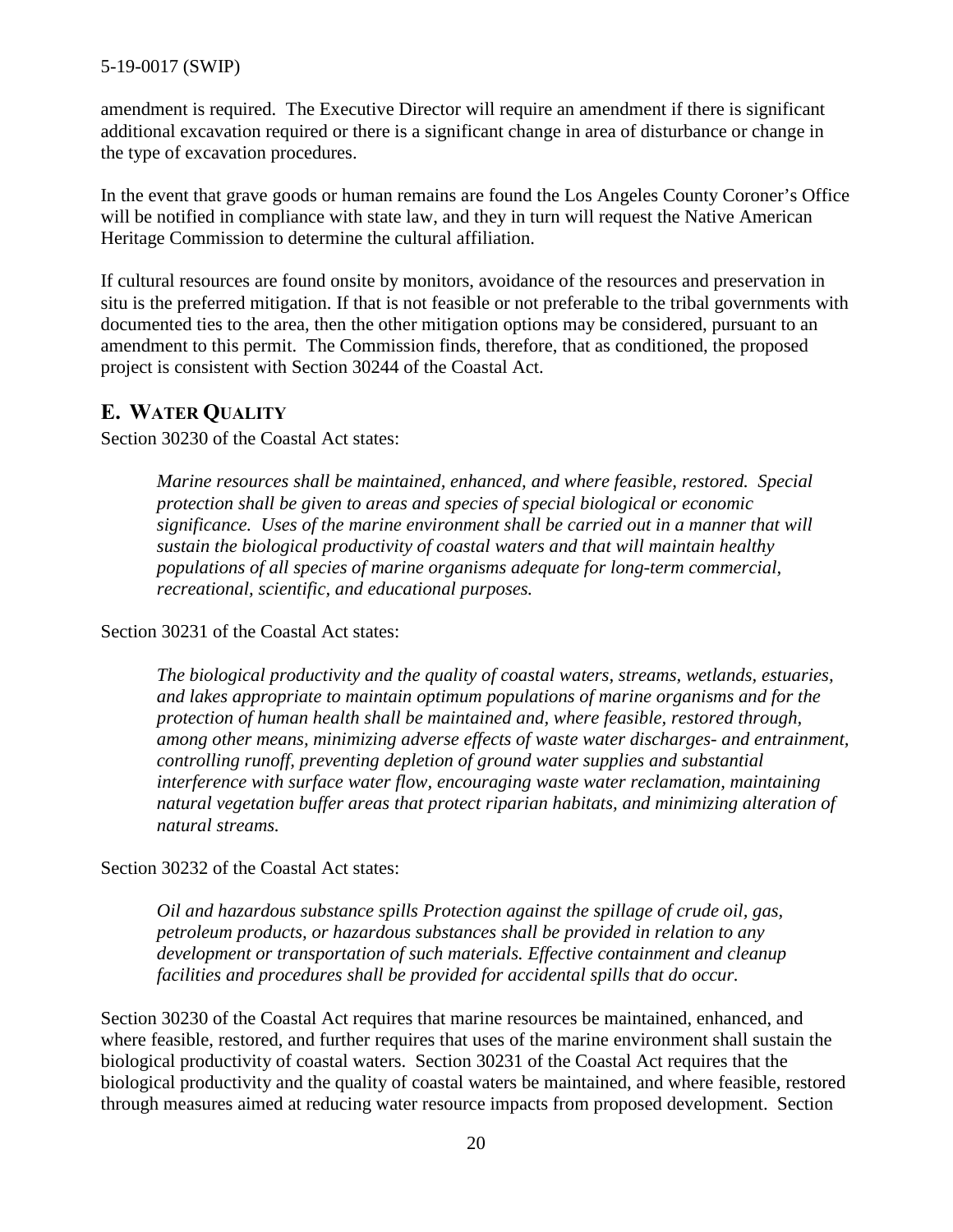30232 of the Coastal Act requires protection against the spillage of crude oil, gas, petroleum products, or hazardous materials in relation to any development.

Storage or placement of construction materials, debris, or waste in a location subject to erosion and dispersion or which may be discharged into coastal water via rain or wind would result in adverse impacts upon the marine environment that would reduce the biological productivity of coastal waters. Because the project site is located in close proximity to the coast and runoff from construction can impact the beach and ocean, the Commission imposes construction-related requirements and best management practices under **Special Condition 1** in order to minimize adverse construction-related impacts upon marine resources and for erosion control. The city has provided a list of erosion control best management practices that would be undertaken for the project, as required by the City of Santa Monica. In order to ensure that the proposed erosion control best management practices are followed, the Commission imposes **Special Condition 2.** 

The City is proposing landscaping around the reconstructed parking lot once the AWTF and water storage facility are installed underground. The Commission typically requires that all new landscaping comprise of only low water use, non-invasive plants (Low WUCOLS $^6$  $^6$  Ranking) as identified by the California Department of Water Resources. The applicant's landscape plans indicate that most of the proposed plantings adhere to the Commission's requirement for low-water use, non-invasive plants. However, the plan incorporates the usage of *Laegerstromia indica* (crepe myrtle), which is classified as a medium-water use plant. Therefore, the Commission imposes **Special Condition 3**, which requires the submittal of revised landscaping plans, and the installation of non-invasive, drought-tolerant vegetation (low water use plants only) and water-conservative irrigation systems.

The Commission finds that, as conditioned to require construction-related requirements, best management practices, and non-invasive drought tolerant landscaping the development will be consistent with Sections 30230, 30231 and 30232 of the Coastal Act.

## <span id="page-20-0"></span>**F. HAZARDS**

Section 30253 of the Coastal Act states, in relevant part:

*New development shall do all of the following: (a) Minimize risks to life and property in areas of high geologic, flood, and fire hazard.*

The project site is located approximately 0.25 mi. inland from the beach, landward of the first public road parallel to the sea. Because the project site is not located at the first line of development adjacent to the beach, a coastal hazards survey was not submitted for the proposed project. Nevertheless, Commission staff utilized the USGS Coastal Storm Modeling System (CoSMoS) and guidance from the Commission's Sea-Level Rise policy document and the 2018 Ocean Protection Council (OPC)'s Sea-Level Rise document to analyze the project site's vulnerability to coastal hazards, including coastal flooding, wave uprush, and erosion.

 On November 7, 2018, the Commission adopted a science update to its Sea-Level Rise Policy Guidance. This document provides interpretive guidelines to ensure that projects are designed and

<span id="page-20-1"></span> $\overline{\phantom{a}}$ <sup>6</sup> WUCOLS is the acronym for Water Use Classifications of Landscape Species.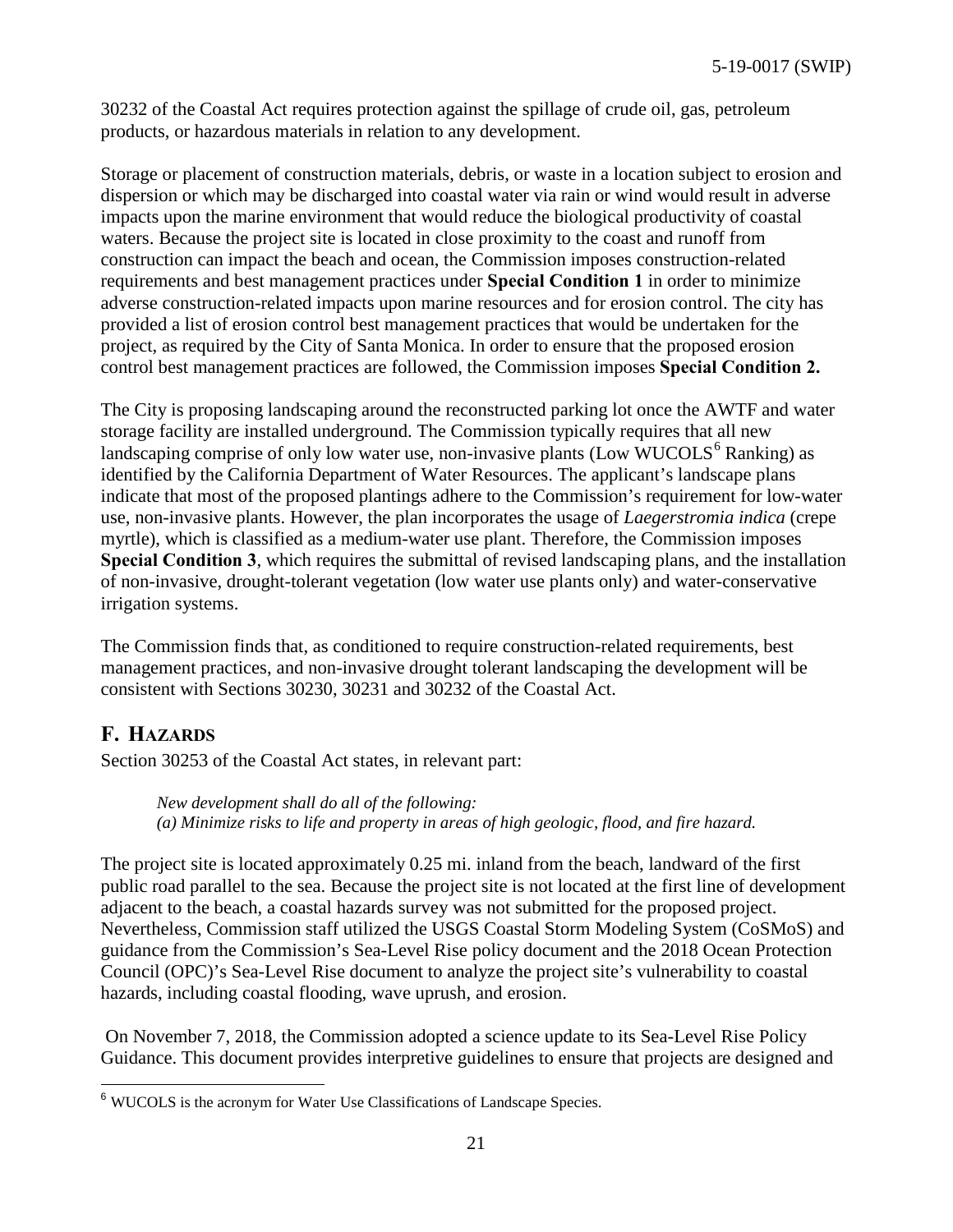built in a way that minimizes sea-level rise risks to the development and avoids related impacts to coastal resources, consistent with Coastal Act Section 30253. These guidelines state, "to comply with Coastal Act Section 30253 or the equivalent LCP section, projects will need to be planned, located, designed, and engineered for the changing water levels and associated impacts that might occur over the life of the development."

In order to analyze the project site for sea level rise impacts, staff first followed the methodology outlined in the OPC's 2018 Sea-Level Rise document to establish a projected sea level range for the new development. The 2018 OPC guidance uses NOAA tide gauges, a projected project lifespan, and risk aversion scenario to estimate a sea level rise range. The sea level rise analysis assumed a 75-year projected lifespan for the project, consistent with the Commission's Sea-Level Rise Policy Guidance for residential development. According to the 2018 OPC update, the projected sea level rise range for the project site is tied to the Santa Monica NOAA Tide Gauge. With regard to the risk-aversion scenario, both the Commission's Sea-Level Rise Policy Guidance and the OPC documents recommend an extreme risk scenario for critical infrastructure (which includes public utilities facilities, such as the proposed development). Under a 75-year projected lifespan, and an extreme risk aversion scenario, and the project's location within the Santa Monica NOAA tide gauge, staff estimated 10 ft. of sea level rise within the project vicinity.

Using the sea level rise estimates listed above, staff used CoSMoS to analyze the project site's vulnerability to sea level rise impacts. Staff ran the CoSMoS model using a 16 ft. sea level rise scenario (the highest sea level rise estimate available under CoSMoS) and a 100-year storm scenario to represent the worst-case scenario. Under an estimated 16 ft. sea level rise and 100-yr. storm scenario, the project site would not be subject to inundation due to coastal flooding or wave uprush. In addition, the project site is not anticipated to be subject to coastal erosion due to the project's location inland of the beach. Therefore, the project site is predicted to be safe from coastal hazards. Because the project site is not anticipated to be adversely impacted by sea level rise impacts, the Commission finds that it is appropriate to site the proposed AWTF and stormwater harvesting tank (both considered to be critical infrastructure) within the project site, consistent with Coastal Act Section 30253.

## <span id="page-21-0"></span>**G. VISUAL RESOURCES**

Section 30251 of the Coastal Act states, in relevant part:

*The scenic and visual qualities of coastal areas shall be considered and protected as a resource of public importance. Permitted development shall be sited and designed to protect views to and along the ocean and scenic coastal areas, to minimize the alteration of natural land forms, to be visually compatible with the character of surrounding areas, and, where feasible, to restore and enhance visual quality in visually degraded areas…* 

Section 30251 of the Coastal Act requires that the scenic and visual qualities of coastal areas shall be considered and protected as a resource of public importance. The proposed development consists of the construction of a below-grade AWTF and stormwater harvesting tank, and both will be underground. These structures would be accessed through two 15-ft. tall elevator structures that would be constructed within the Civic Center surface parking lot. The proposed structures are significantly shorter than the surrounding development, which is mainly comprised of multi-level commercial structures. Furthermore, there are no public coastal view corridors within the project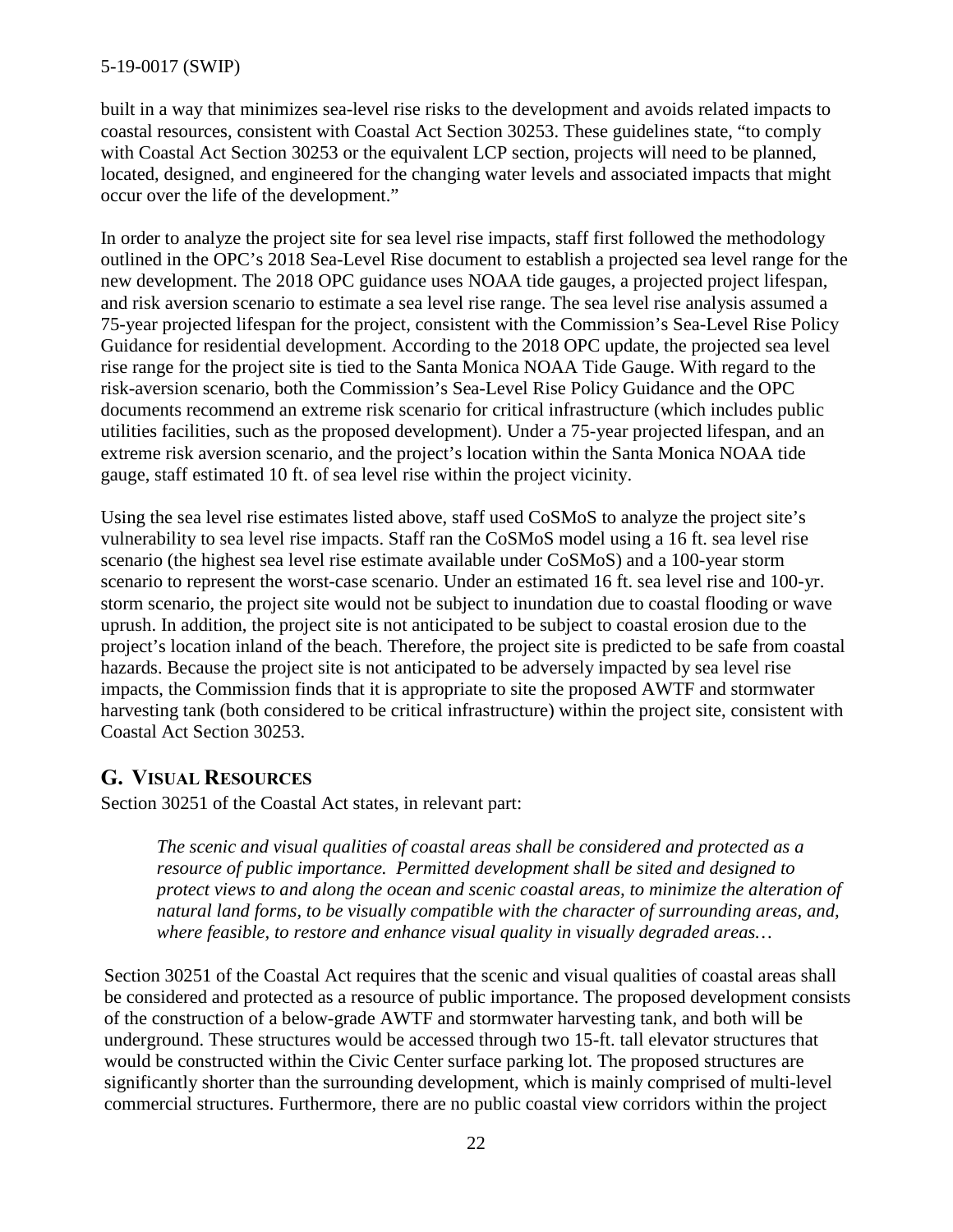vicinity. The proposed development is not anticipated to adversely affect existing ocean views from public areas and is compatible with the character of the surrounding area. Therefore, the Commission finds the proposed development is consistent with Section 30251 of the Coastal Act.

## <span id="page-22-0"></span>**H. LOCAL COASTAL PROGRAM (LCP)**

Coastal Act section 30604(a) states that, prior to certification of a local coastal program ("LCP"), a coastal development permit can only be issued upon a finding that the proposed development is in conformity with Chapter 3 of the Act and that the permitted development will not prejudice the ability of the local government to prepare an LCP that is in conformity with Chapter 3. In August 1992, the Commission certified, with suggested modifications, the land use plan portion of the City of Santa Monica's Local Coastal Program, except for the areas of deferred certification. On September 15, 1992, the City of Santa Monica accepted the LUP with suggested modifications.

Although the City of Santa Monica has a certified LUP, the project is located within one of the areas of deferred certification. As discussed above, the proposed development, as conditioned, is consistent with Chapter 3 of the Coastal Act. Therefore the Commission finds that approval of this project, as conditioned, will not prejudice the ability of the City of Santa Monica from preparing a total Local Coastal Program for the areas of deferred certification that conforms with and is adequate to carry out the Chapter 3 policies of the Coastal Act.

## <span id="page-22-1"></span>**I. CALIFORNIA ENVIRONMENTAL QUALITY ACT (CEQA)**

Section 13096 of the Commission's regulations requires Commission approval of coastal development permit applications to be supported by a finding showing the application, as conditioned by any conditions of approval, to be consistent with any applicable requirements of the California Environmental Quality Act (CEQA). Section 21080.5(d)(2)(A) of CEQA prohibits a proposed development from being approved if there are feasible alternatives or feasible mitigation measures available which would substantially lessen any significant adverse effect which the activity may have on the environment.

In August, 2016, the City of Santa Monica prepared a Mitigated Negative Declaration for the project. The Mitigation Negative Declaration found that the proposed project could have impacts on cultural resources, construction effects, and biological resources<sup>[7](#page-22-2)</sup>, and recommended mitigation measures to reduce potential impacts to a less than significant level.

With regard to Coastal Commission approval, the development, as conditioned, is consistent with the Chapter 3 policies of the Coastal Act. Special conditions imposed will mitigate adverse impacts to coastal resources and public access. The special conditions address the following issues: **1)** best management practices to prevent discharge into coastal waters; **2)** Adherence to the City of Santa Monica's erosion control best management practices; 3**)** drought-tolerant, non-invasive landscaping; and **4)** cultural resource monitoring. As conditioned, the Commission finds that there are no feasible alternatives or feasible mitigation measures available which would substantially lessen any

<span id="page-22-2"></span> $\overline{a}$  $^7$  A biological Resource Assessment identified ornamental trees around the SMURFF site that could provide roosting habitat for nesting birds and bats. However, the SMURFF site is not included within the scope of work for this CDP Application.